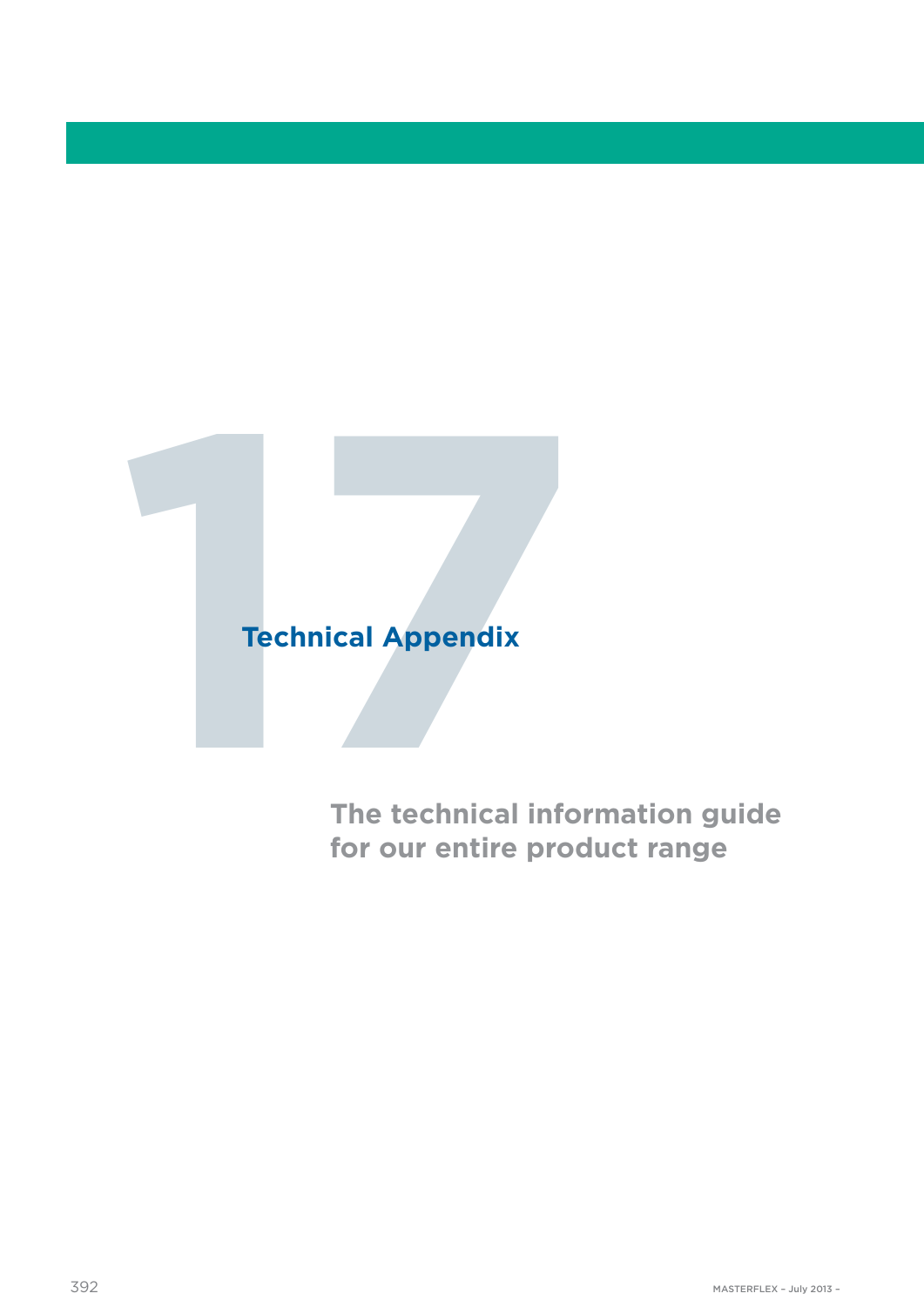### 17.1 Professional Installation of Hoses

# **17.1 Professional Installation of Hoses**

The length of certain hose types may alter due to the influence of variable factors such as pressure, vacuum, media temperature and ambient temperature. This must be taken into account when installing hoses in order to prevent mechanical damage. Case studies are in accordance with DIN 20 066, section 4.



#### Example 1

Arrange hoses as freely suspended bends so that they do not come into contact with either the wall, the ground or with other objects when extended.



#### Example 2

Install hoses as a 180° bend allowing sufficient straight ends on the hoses. Determine the installation length in accordance with the required bend radius.



#### Example 3.1

Non-permitted bends directly adjacent to the connection fittings should always be avoided. The minimum bending radius should be observed at all times.

**17**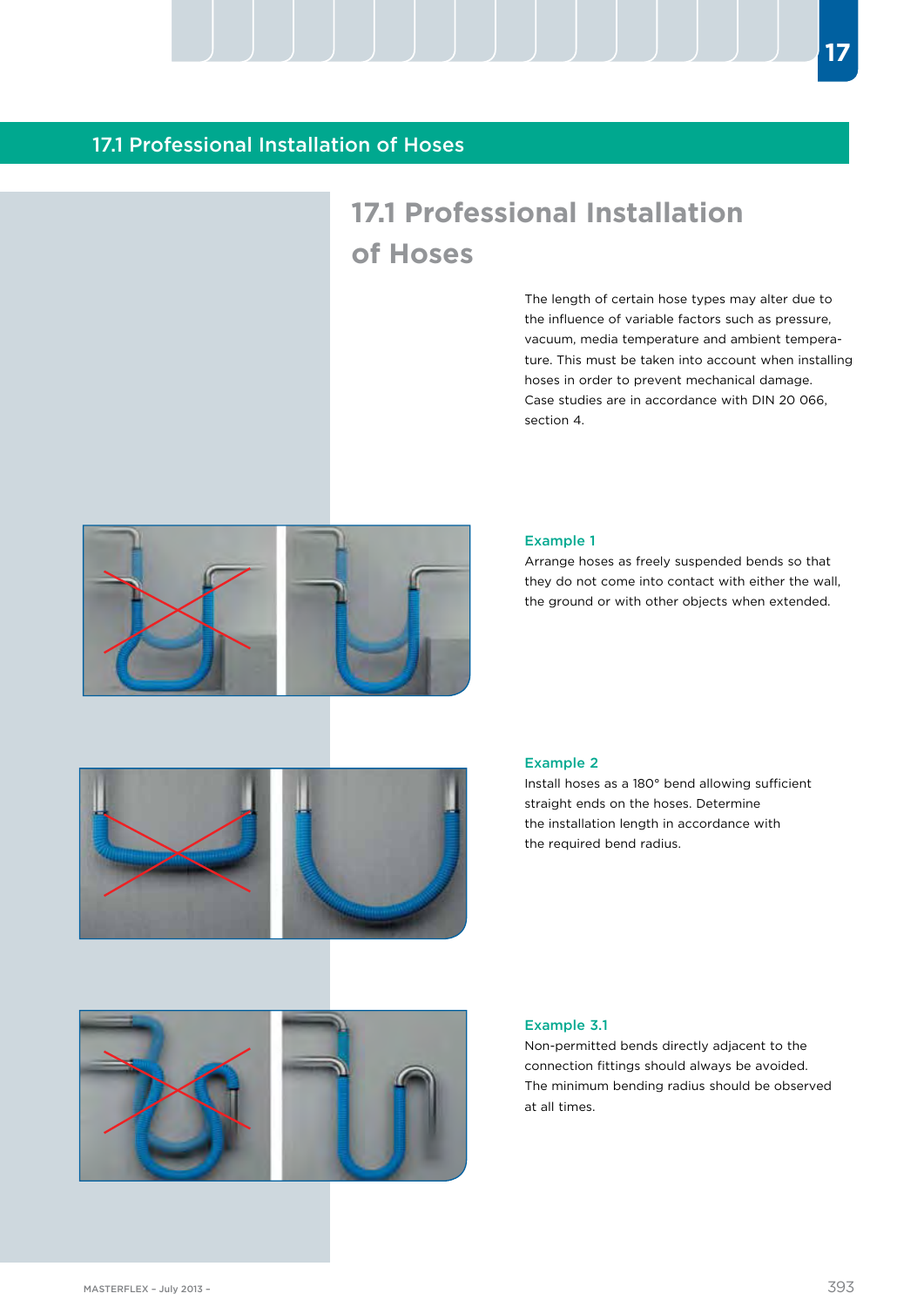## **Technical** Appendix

Example 3.3

Install hoses with sufficient length. The required bending radius should be observed.



#### Example 4

The direction of movement and the hose axis must be on the same level. This prevents potential torsional strain damage.



#### Example 5

Slight lateral movements are permissible.

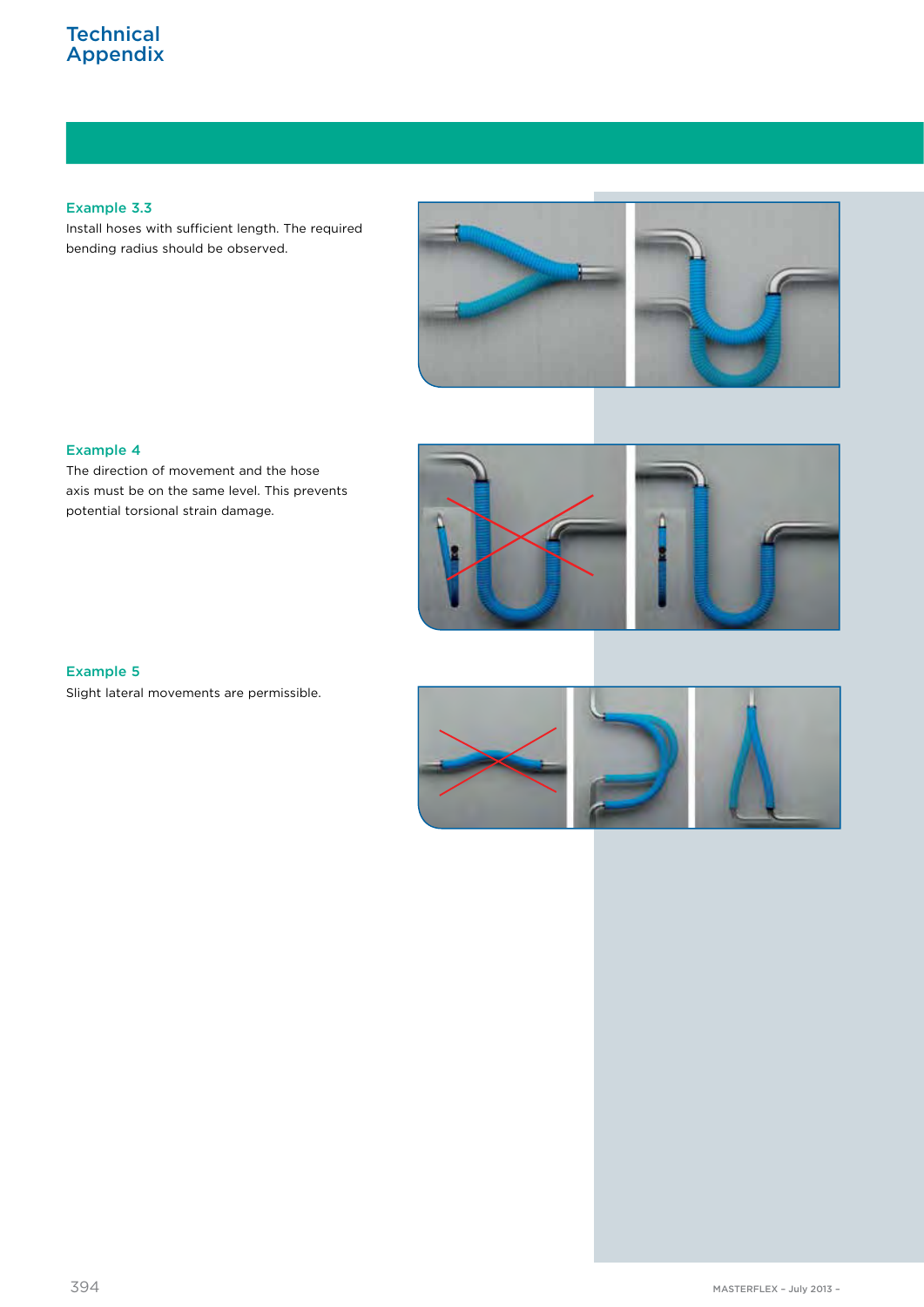# **17.2 Cutting Masterflex Hoses to Length**

17.2.1 Professional trimming of hoses with a clip helix (all Master-Clip hose types, as well as Carflex 200 and Carflex 300)

**17**

First, cut the helix (clip) using wire cutters.

Using a sharp knife, cut the hose material through to both adjacent helixes.

Finally, cut the hose material cleanly along the clip



helix.





17.2 Cutting Masterflex Hoses to Length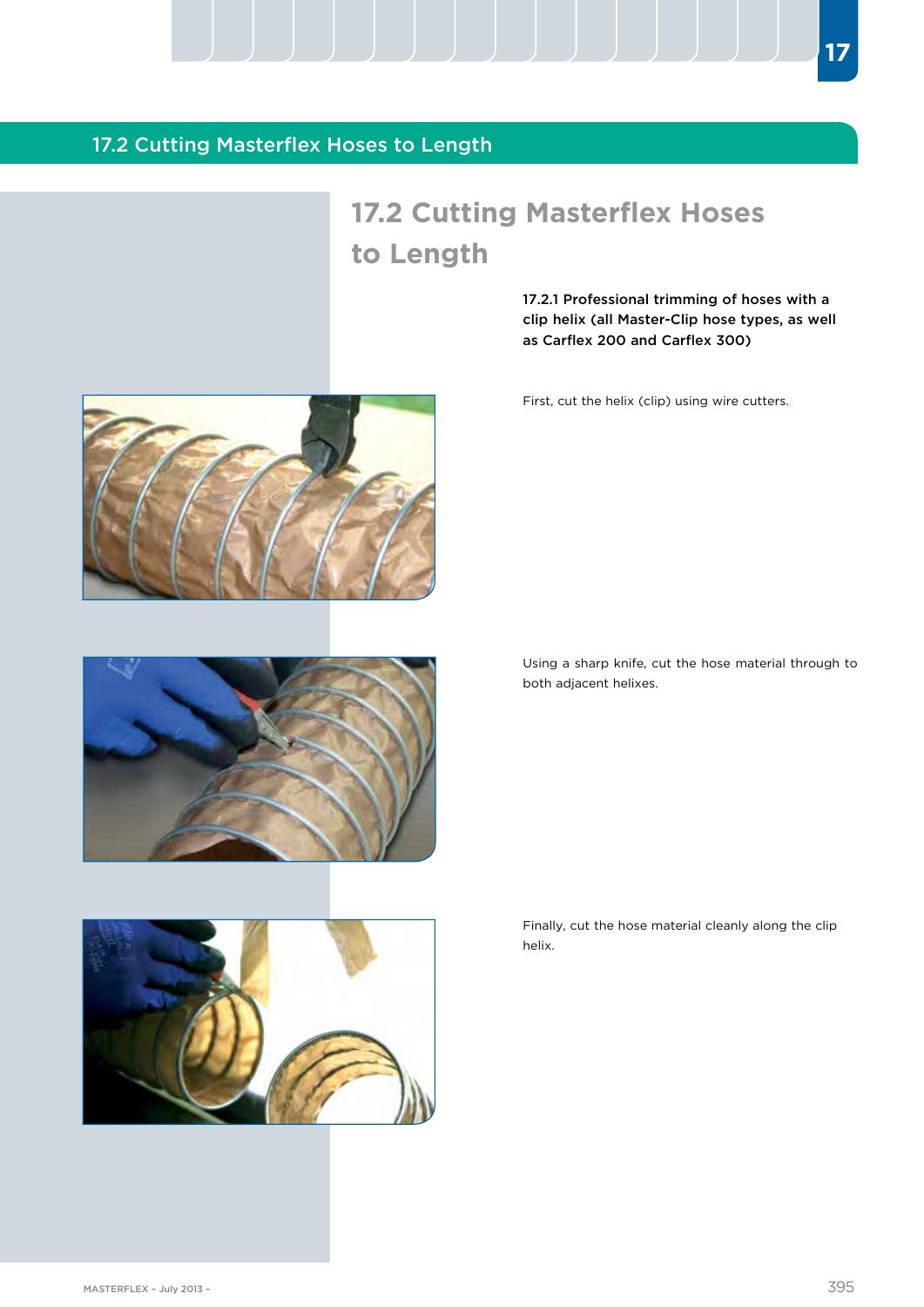## **Technical** Appendix

#### 17.2.2 Professional trimming of hoses with integrated reinforcement helix

Using a sharp knife, cut the hose material through to both adjacent reinforcement spirals.



Pull both ends of the hose apart and cut the reinforcement helix using wire cutters.



Finally, cut off the hose material cleanly along the reinforcement spiral.





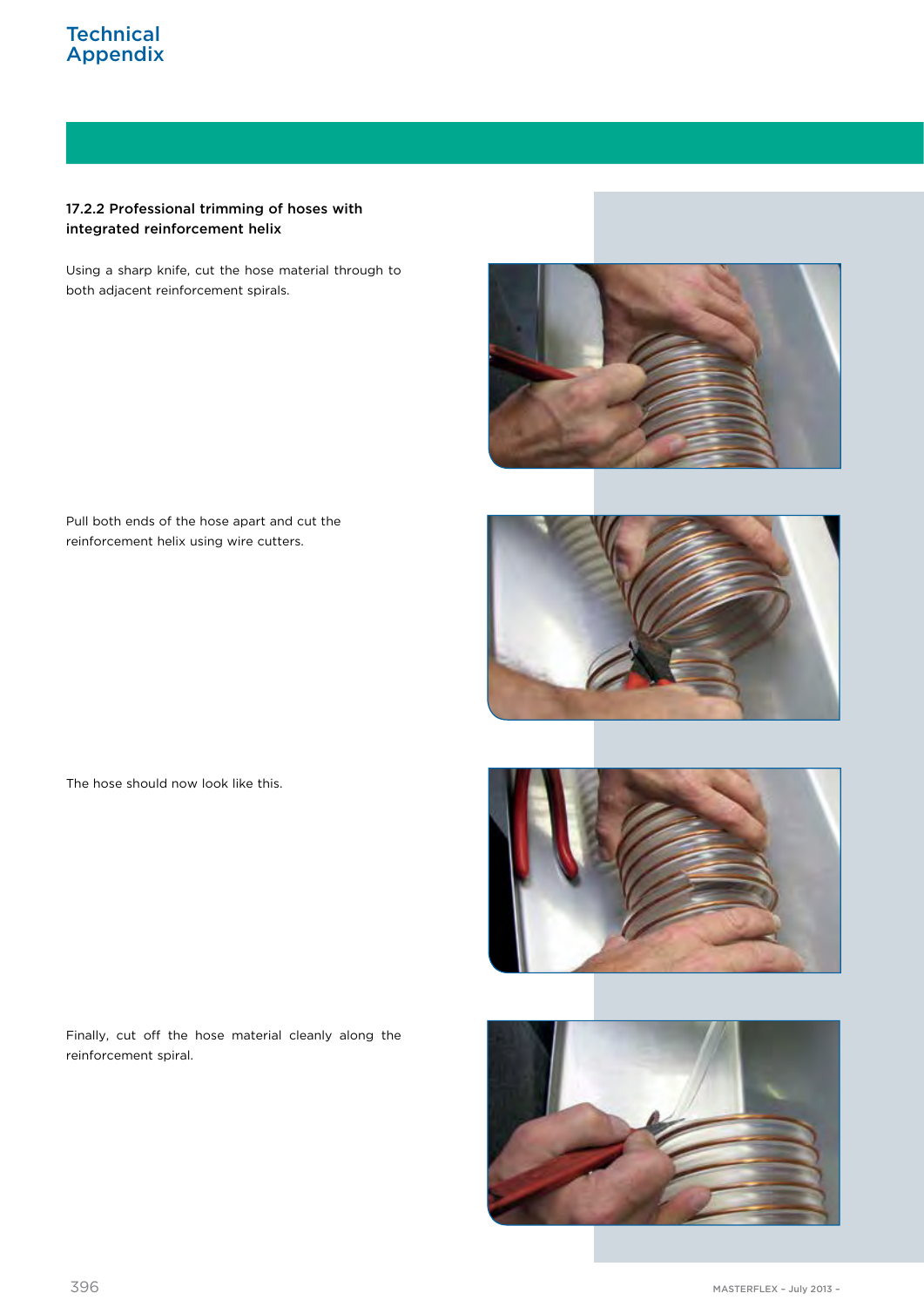## 17.3 Pressure & Vacuum Behaviour of Masterflex Hoses

# **17.3 Pressure & Vacuum**  Vacuum (Negative Pressure) **Behaviour of Masterflex Hoses**

The definition of the vacuum details for Masterflex hoses is in accordance with DIN 20024, point 15.

#### General

All catalogue details are the result of internal tests and experimentation in accordance with international standardisation recommendations and relate to a media and ambient temperature of + 20 ºC. Different temperatures may alter the pressure and vacuum details. Depending on the construction design, the effects of the pressure, vacuum, media temperature and ambient temperature may alter the length of certain hose types. This change in length must be taken into account by the user during operation. (See also Chapter 17.1 "Professional Installation of Hoses").

#### Operating Pressure

The operating pressure is the maximum permitted overpressure of a hose, at which it can be used. The definition of the operating pressure is in accordance with DIN EN ISO 7751.

#### Test Pressure

The test pressure is up to 50 % above the operating pressure, depending on the hose construction design. At test pressure, the hose must not have any leaks and/or permanent deformations. The definition of the test pressure is in accordance with DIN EN ISO 7751.

#### Burst Pressure

The burst pressure is the pressure at which the hose is destroyed. The burst pressure is used to determine the operating pressure taking into account the usual safety factors. The definition of the burst pressure is in accordance with DIN EN ISO 7751.

#### Testing the Vacuum Resistance

During the vacuum tests, the hoses are placed in a 90° arc in compliance with the minimum bending radius. Vacuum is then applied until they show signs of indentations or collapse. The permitted vacuum in continuous operation is determined by taking into account the usual general safety factors.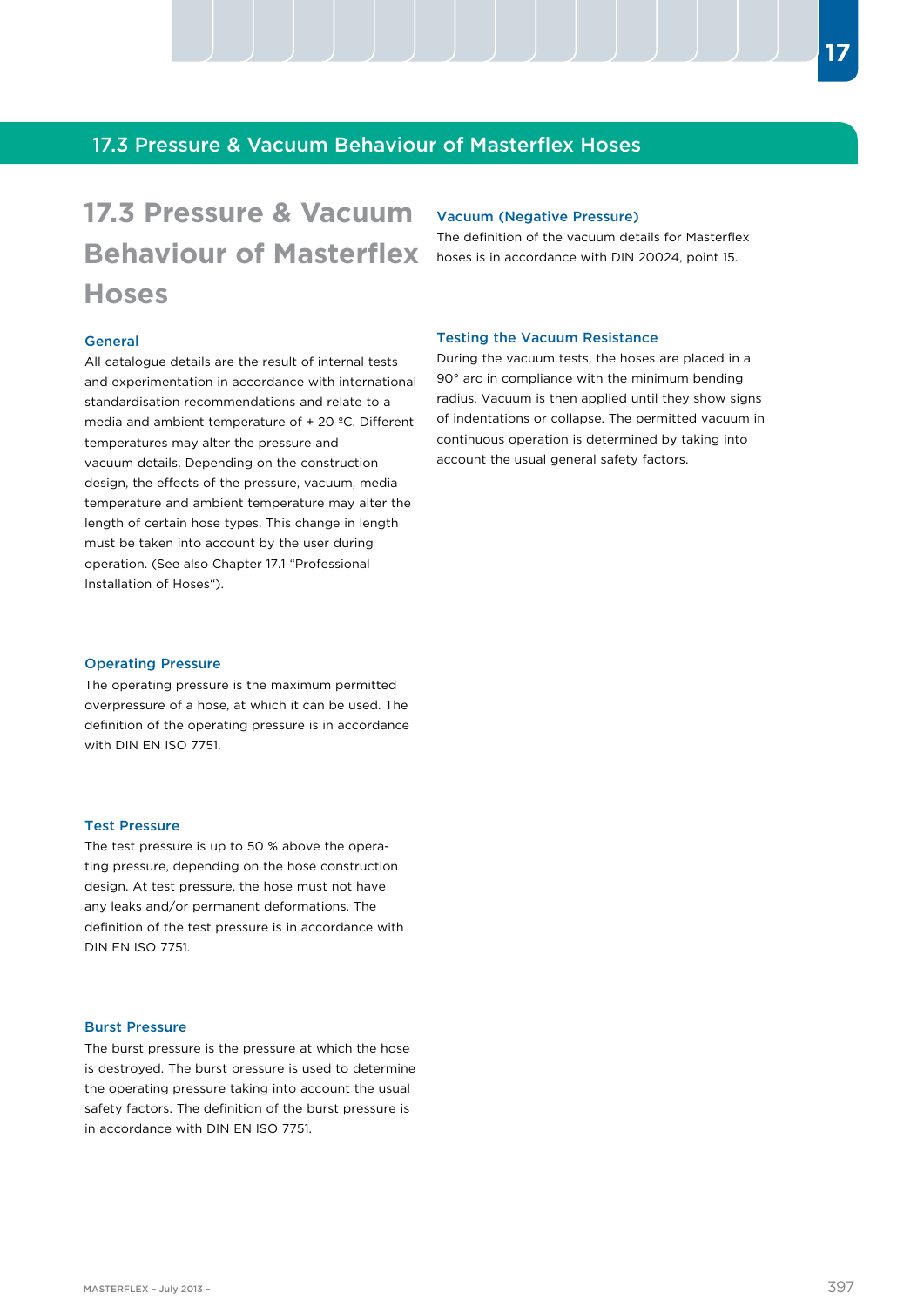# **17.4 Pressure Loss of Masterflex Hoses**

#### 17.4.1

#### Pressure loss of hoses in extended form

The pressure loss is the air resistance in a hose or pipe system. When planning and installing a ventilation system, the unavoidable air resistance must be taken into account. In order to simplify the determination of the specific pressure loss for the Masterflex hoses, please refer to the following diagrams to. The details are mean values for hoses in their extended form at 20°C.

#### Diagram 1

DN 25 - DN 500 for the following hose types:

- Master-PE L-EL
- Master-PUR L (also: L-A se, L-MHR, L Food, L Food A, L-EL)
- Master-PUR H (also: H-A se, H-MHR, H Food, H Food A, H-EL)
- Master-PUR HÜ
- Master-PUR HX (also: HX Food, HX Food A, HX-EL)
- Master-PUR HX-S
- **Flamex B se**
- Flamex B-H se
- Master-PVC L
- Master-PVC H
- Master-SANTO L (also: L-AR, L se)
- Master-SANTO H (also: H-AR, H se)
- Polderflex
- **•** Inline
- **Master-NEO 2**
- **Master-SIL 2**
- Master-SIL HD Food, SD Food

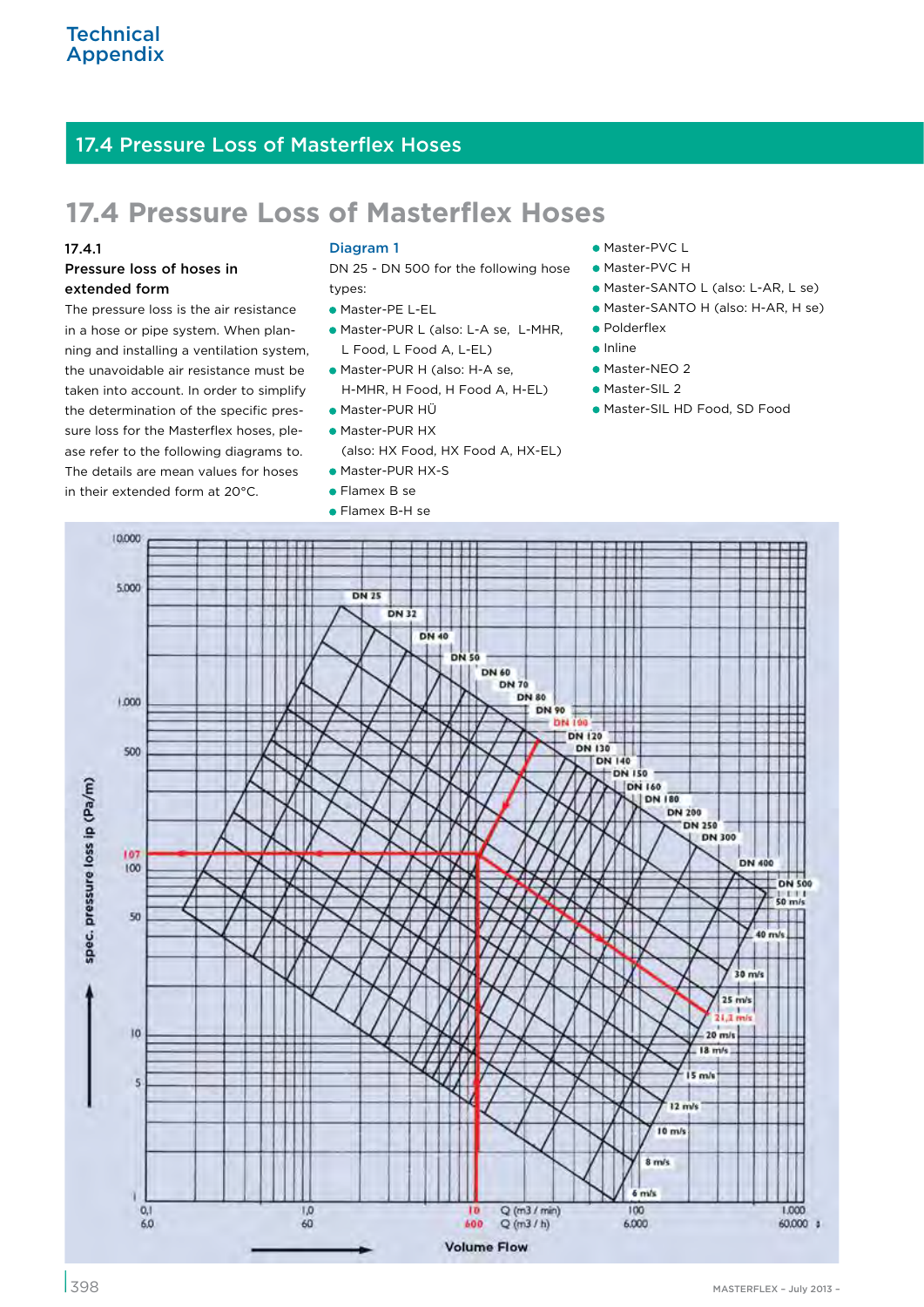#### Diagram 2

DN 25 - DN 500 ribbed for the following hose types:

- **Cargoflex**
- Flamex B-F se
- Master-PVC L-F
- Master-PVC H-F
- Master-PUR L-F Food
- Miniflex PU (also: PU-AE)
- Miniflex PVC
- Miniflex TPV se
- Master-VAC
- Master-PVC FLEX
- **Streetmaster GKS**
- **Streetmaster GKH**
- **Streetmaster KKS**
- Streetmaster GLG
- Master-NEO 1
- **Master-SIL 1**
- Carflex Super
- Master-SANTO SL
- Master-PUR STEP

10,000 **Filter 12 July 11** 医囊膜炎 **DN 25** l III 5,000 **DN 32 DN 40**  $\frac{1}{10}$ a. DN 60 **DN 70** DN 80 **DN 90** 1,000 **DN 100** DN 120 DN 130 500 **DN 150** DN 160 spec. pressure loss ip (Pa/m) **DN 180** DN 200 **DN 300** 140  $100$ DN 400 N 400  $\frac{250 \text{ m/s}}{1}$ 50 П  $40 \text{ m/s}$  $30$  m/s 25 m/s ÷. ٠ 10  $20 \text{ m/s}$ 15 mile  $\overline{\mathbf{s}}$ 12 m/s 10 m/s  $8 \text{ m/s}$  $6 \text{ m/s}$ I  $Q(m3/mn)$  $0,1$  $1,0$  $100$ 1,000  $\sqrt{2}$ 6,0 60 600  $Q(m3/h)$ 6.000 60,000 **Volume Flow**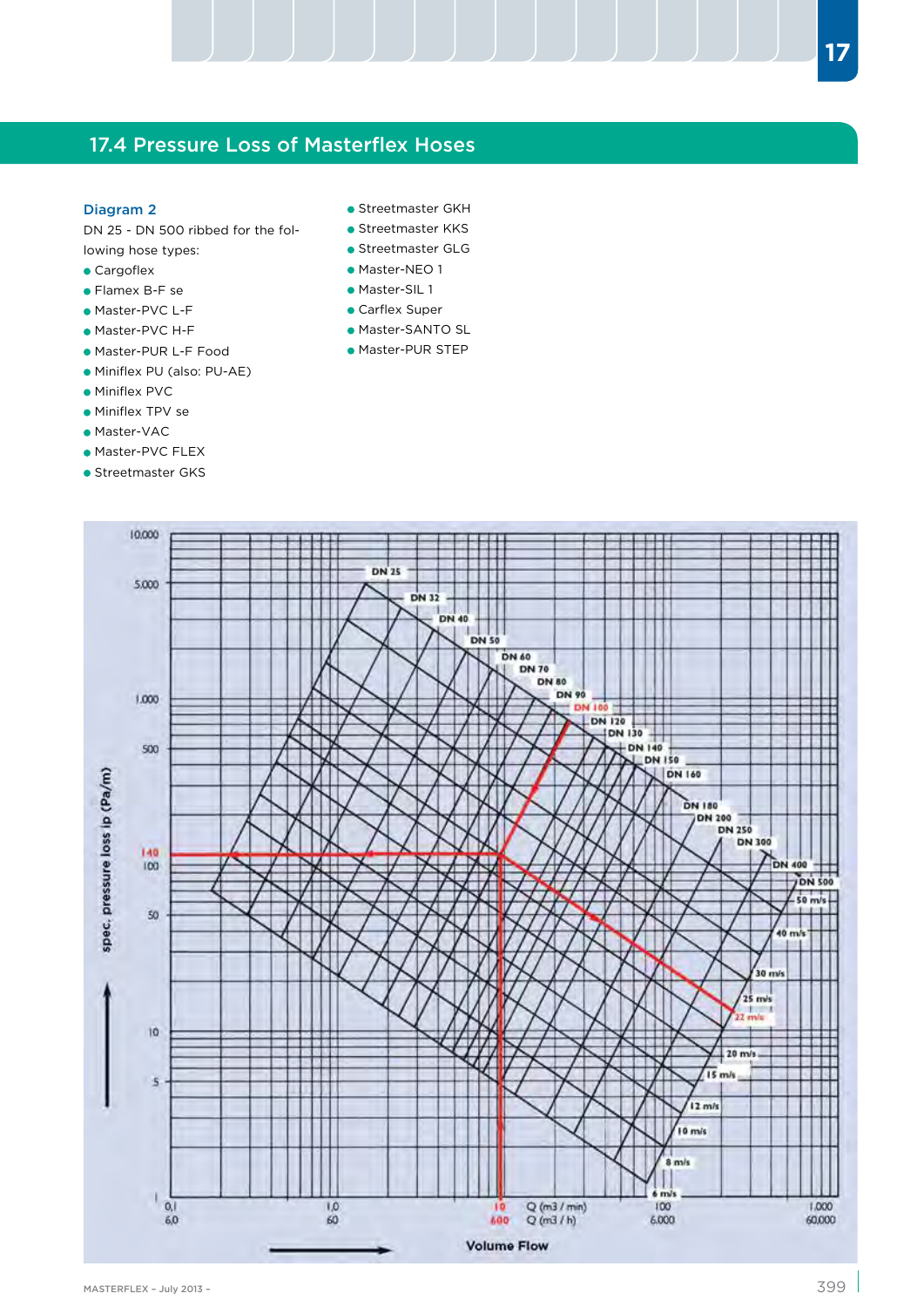#### Diagram 3

DN 38 - DN 900 for the following hose types:

- **Master-VENT 2**
- Carflex 200
- Carflex 300
- all Master-Clip hoses except scaled hose construction designs

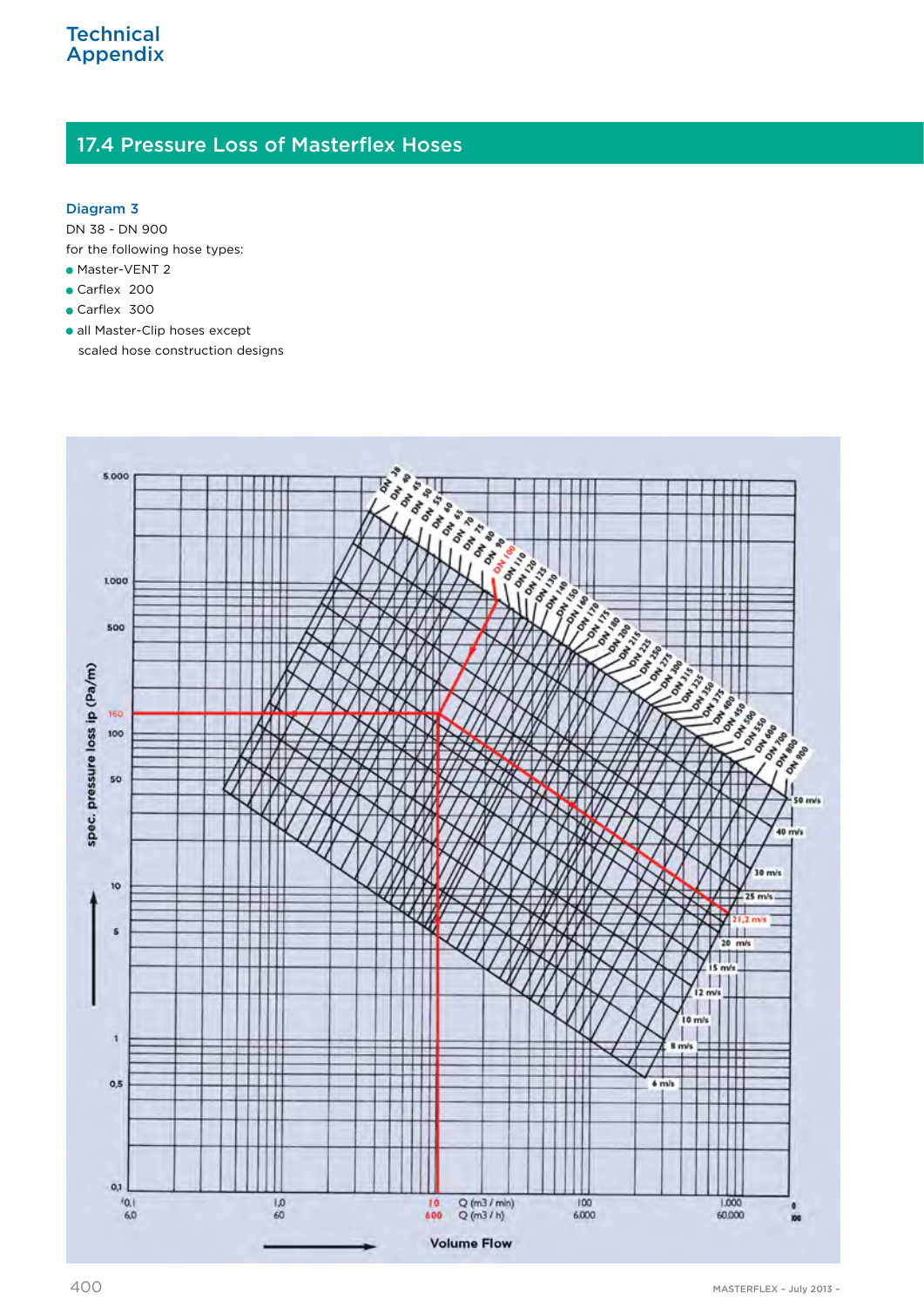#### 17.4.2

#### Pressure loss in hose bends

In addition to the specific pressure losses of hoses in extended form, the pressure loss in the hose bends can be determined using the following formula:

$$
\Delta p v = \zeta p v^2 \quad \boxed{\text{N}}_{m^2} \text{Pa}
$$

(Rho)  $\rho$  = Density of medium (for air at 1013,2 mbar and t = 20 °C : 1,21 kg/m<sup>3</sup>

 $v =$  flow rate  $m/s$ 

(Zeta)  $\zeta$  = resistance coefficient for hose bends

For circular arc bends  $\zeta = 90^\circ$ 

| ◡<br>$\cdots$ |     |        |   | ь      |       |
|---------------|-----|--------|---|--------|-------|
|               | ◡.◡ | $\sim$ | . | ں . اب | ◡. ।◡ |

Factor K for circular arc bends  $\neq 90^{\circ}$ :

 $\zeta = \zeta$  90° K

| $\overline{1}$ | ◡   | $60^{\circ}$<br>◡◡ | $90^{\circ}$<br>JV. | 1200<br>∼⊾       | 1000<br>-<br>◡ | $180^\circ$ |
|----------------|-----|--------------------|---------------------|------------------|----------------|-------------|
| $\overline{1}$ | v.4 | ◡.ノ                | ن ا                 | $\sim$<br>ں ے. ا | -<br>ں.ו       | $\cdots$    |

Example calculation:

| Hose type:                                                   | Master-PUR L       |
|--------------------------------------------------------------|--------------------|
| Air flow:                                                    | 10 $m^3/m$ in.     |
| Hose DN:                                                     | 100                |
| Flo rate (from diagram I):                                   | $21.2 \text{ m/s}$ |
| Specific pressure loss (from diagram I):                     | 107 Pa/m           |
| Pipe/Hose length:                                            | $L = 10 m$         |
| $\bullet$ 1 x 180 $^{\circ}$ bend at bending radius          | $R = 400$          |
| 1 x 90° bend at min. permissable bending radius<br>$\bullet$ |                    |
| $(R = DN : 2 + perm.$ beding radius)                         | $R = 160$          |

(Bend radius / DNP 4  $\rightarrow$  z= 0.17)<br>(Bend radius / DNP 2  $\rightarrow$  z= 0.22)





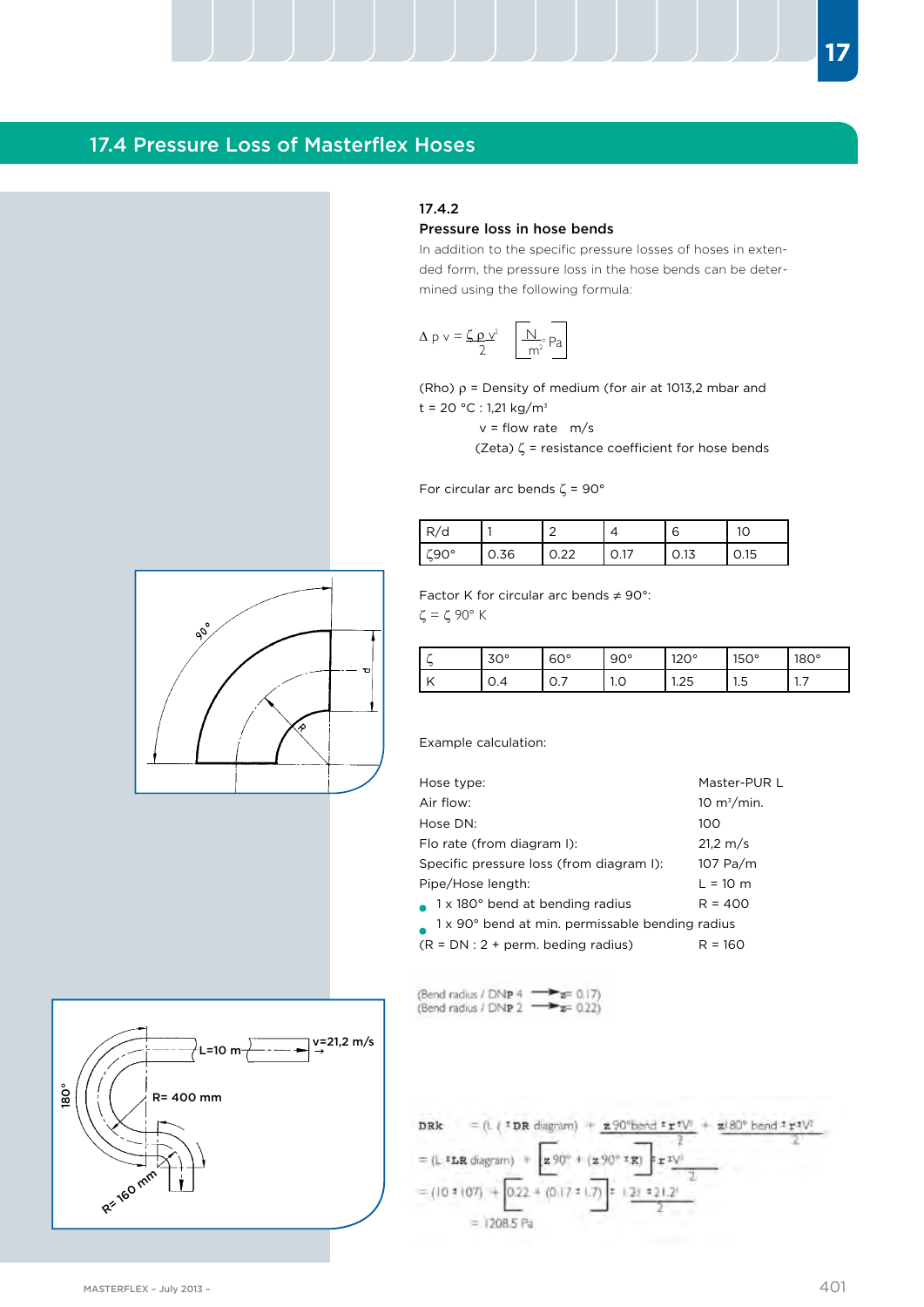# 17.5 Installation Aid for Hoses

# **17.5 Installation Aid for Hoses**

Where there are two known design parameters, the third point can be read off through a straight line at the intersection of the third parameter line.

 $Q =$  volume flow rate

d = hose DN

 $v =$  flow rate

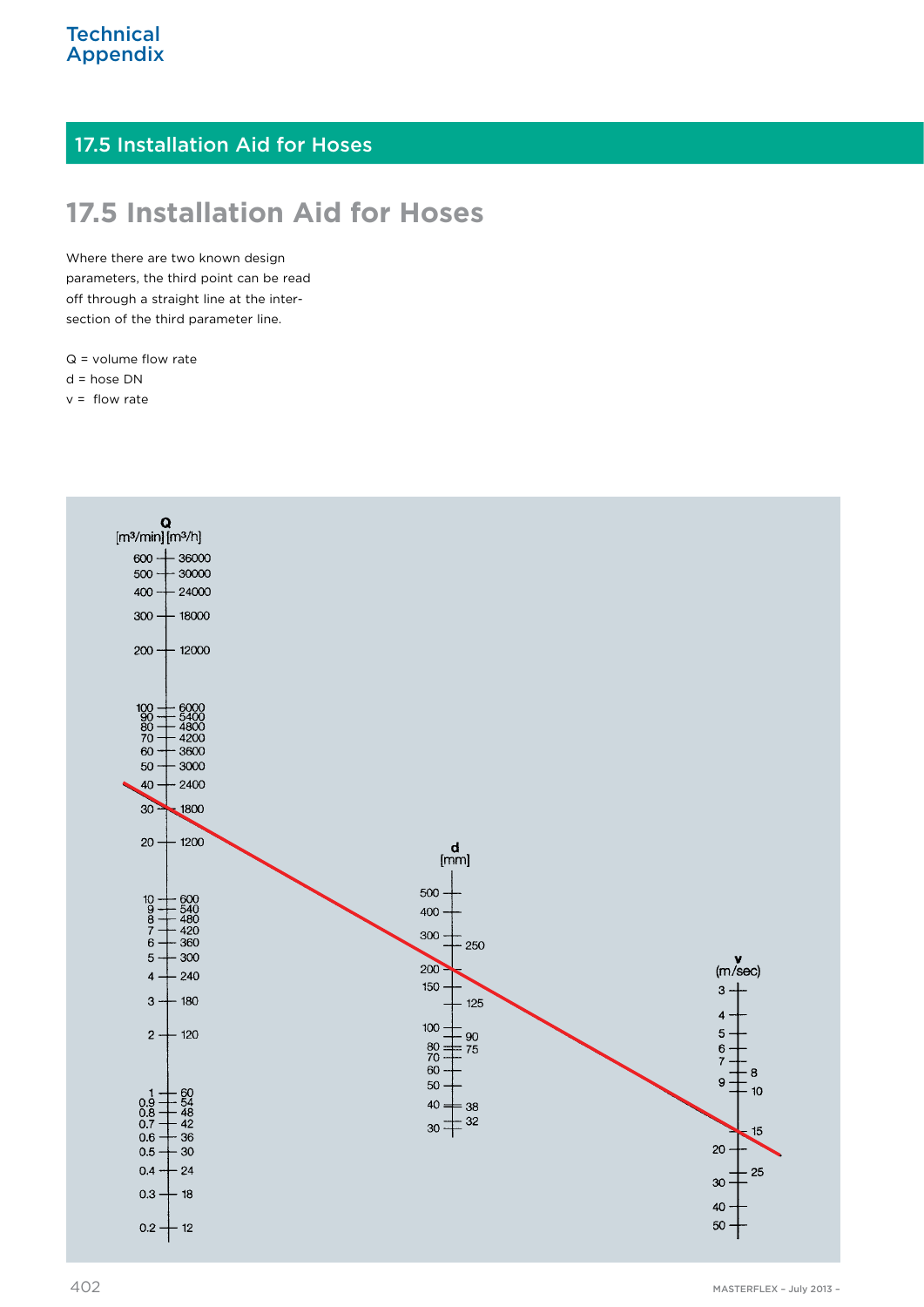## 17.6 Polyurethane (TPU)

# **17.6 Material description Polyurethane (TPU)**

#### 17.6.1 Material description of Polyurethane (TPU)

The majority of the Masterflex suction and transport hoses for abrasive solids are made from high performance polyurethane.

Polyurethane is essentially created by the reaction of three components with each other:

- 1. Polyole (long-chain diols)
- 2. Diisocyanates
- 3. Short-chain diols

The type of raw materials, the reaction conditions and the proportions of the starting materials are responsible for the product characteristics. The applied polyols have a significant effect on specific properties of the thermoplastic polyurethane. Either polyester polyols or polyether polyols are used as polyols. Thermoplastic polyurethane elastomers, also known as TPU, have the quality and properties to meet the most varied requirements such as:

- **•** Flexibility within a wide temperature range
- **Great durability**
- Kink/tear-resistant (high level of split and tear resistance)
- Good resilience and recoverability
- Good dynamic stability under load
- Hydrolysis and/or microbe resistance (for polyether types or for modified polyester-types)
- Good to very good resistance to atmospheric corrosion
- **Resistance to oil, grease and solvents**

#### 17.6.2 Colour

The inherent colour is between yellowish and whitish opaque or also translucent, although the wall thickness is also a factor here. With increasing ageing of the material, the yellowish discoloration increases without adversely affecting the mechanical, thermal and chemical properties. Colouring is possible.

#### 17.6.3 Mechanical properties

#### Resistance to further tearing

Resistance to further tearing means the resistance of a notched test object to further tearing. The test is carried out in accordance with DIN ISO 34-1. For hoses made of polyurethane, this means that even damaged hoses are less likely to tear further in comparison to other thermoplastic hoses (e.g. PVC, TPV, etc.).

#### Abrasion resistance

Abrasion in rubbers and elastomers is determined in accordance with DIN ISO 4649. Here, a test sample is forced with a certain presure onto a rotating roller, which is covered with a test emery paper. The full friction length is approximately 40 m. The loss of mass due to abrasive wear is measured with due consideration of the thickness of the test sample and the abrasive power of the test emery sheet. This is indicated as a loss of volume in mm<sup>3</sup>. The standard PUR material applied has an abrasion level of approximately  $25 - 30$  mm<sup>3</sup>.

Comparative values of the raw materials used:

- Rubber approx. 60 150 mm<sup>3</sup>
- Soft-PVC approx. 100 mm<sup>3</sup>
- TPV approx. 200 mm<sup>3</sup>
- PUR-EL approx. 45 mm<sup>3</sup>

For further data, see 17.9.

Field tests have produced even greater differences compared with the above materials, due to the increased dampening and rebound elasticity of the polyurethane material. The standardised test methods do not fully reveal these differences.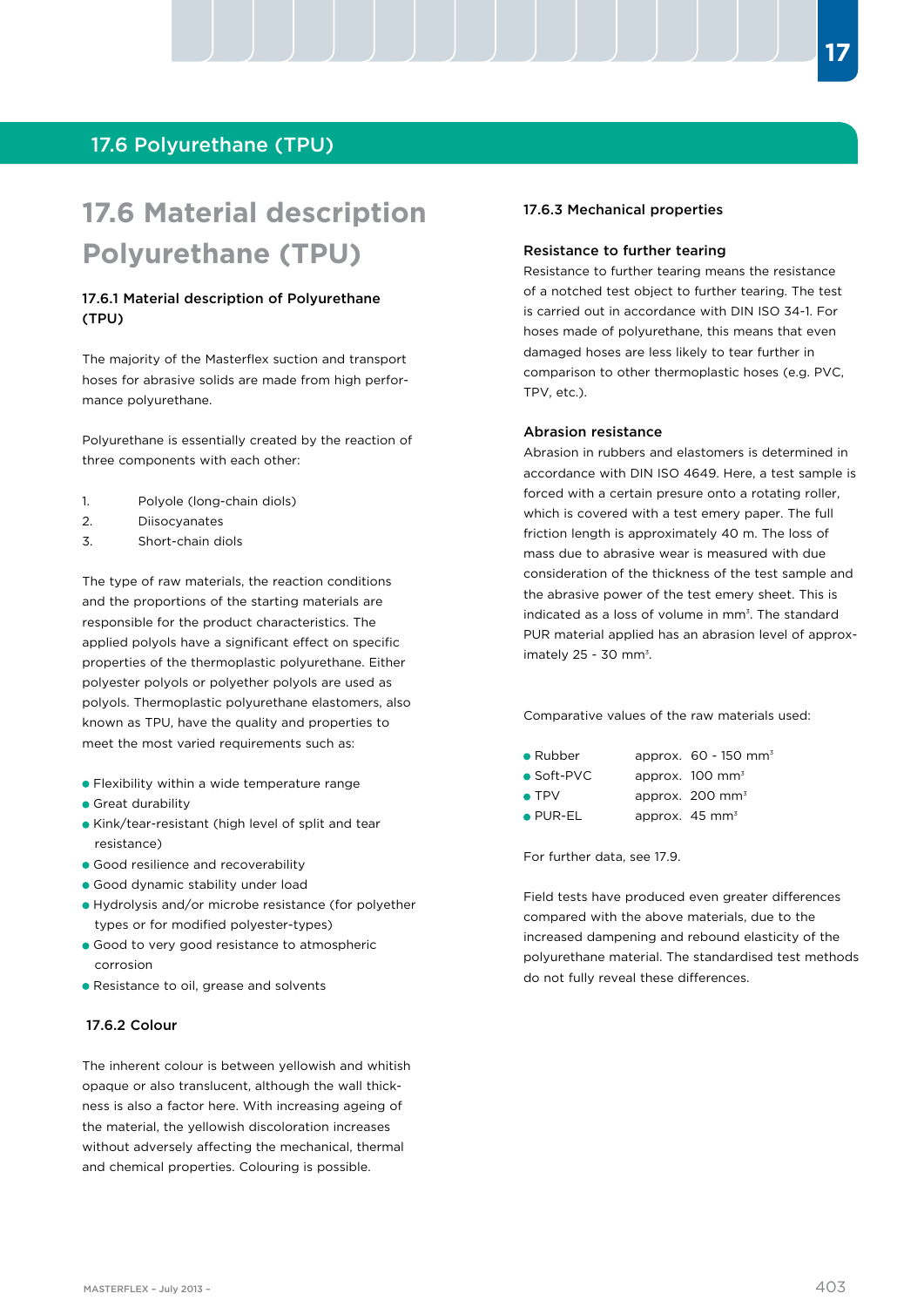# 17.6 Polyurethane (TPU)

#### 17.6.4 Thermal properties

Like all materials, TPU is subject to temperaturedependent, reversible alterations in length. This is indicated by the coefficient of linear thermal expansion **a** [ I/K ] and calculated in accordance with DIN 53 752 in dependence of the temperature. Shore hardness is also an influencing factor. It is therefore advisable in many applications to take account of the temperature dependence when selecting PUR hoses. These hoses can be applied in temperatures up to +125 °C for short periods, but a temperature of +90 °C should not be exceeded for longer periods. Soft polyether-based types are flexible in temperatures down to -40 °C. Long-term tests of our processed materials have shown that even with a permanent temperature load in the limit range of +90 °C, only insignificant effects on the mechanical properties (heat ageing) occur.

#### 17.6.5 Electrical properties

#### Surface resistance

The processed polyurethane material has a surface resistance of approx. 10<sup>10</sup> Ohm and can therefore be used as electrically insulating protective hosing.

#### Dissipation of electrostatic charges

Please refer to chap. 17.10

#### 17.6.6 Media resistance

The suitability of a plastic for a particular application often depends on its resistance to chemicals. The reaction of thermoplastic polyurethanes to the effects of chemical substances can vary greatly. The resistance of TPU to certain materials, e.g. cooling and lubricating agents, depends on the additives in these agents. The mechanical properties can change when in contact with such agents.

Swelling of the polyurethane material is often due to the effects of the media.

For the media resistance of TPU, please refer to the resistance list at the end of this catalogue.

Microbe resistance, see chapter 17.12.

#### 17.6.7 Weathering resistance

The general resistance of TPU to ozone and ultraviolet radiation is good (for further details, please see chapter 17.12). The resistance of TPU to high-energy radiation such as  $\alpha$ -,  $\beta$ -,  $\gamma$ -radiation is superior to that of most other plastics. The resistance to these kinds of radiation depends among other things on the dosage of the radiation, the form and dimensions of the product, as well as the climate and atmosphere in the location of the application. Certain properties, such as resistance to thermo-forming and chemicals, can be positively influenced by deliberate crosslinking as a result of high-energy irradiation with the aid of cross-linking agents.

#### 17.6.8 Fire resistance

Plastics, like all organic materials, are combustible. The standard TPU we use is also inherently classifiable as such. The fire resistance of a material is not, however, a material property and it is influenced by different criteria. The complexity of the influencing factors makes it impossible to give a comprehensive and generally applicable description of the fire resistance of plastics, as the risk of combustion depends on factors such as the wall thickness, form, quantity and layout of combustible objects together with other circumstances of use.

For this reason, the fire resistance of plastics should not be described using words or phrases which may be misinterpreted, such as "self-extinguishing" or "non-flammable", but preferably by the relevant DIN standard. Hoses with flame-inhibiting additives are "hardly inflammable" acc. to DIN 4102 B1 and are unlike most of our competitors' hoses - manufactured from highly abrasion-resistant polyester TPU (and not from polyether TPU).

#### 17.6.9 Health assessment

The raw materials used to produce the PUR hoses comply with the statutory requirements for foodstuffs (see chapter 17.11).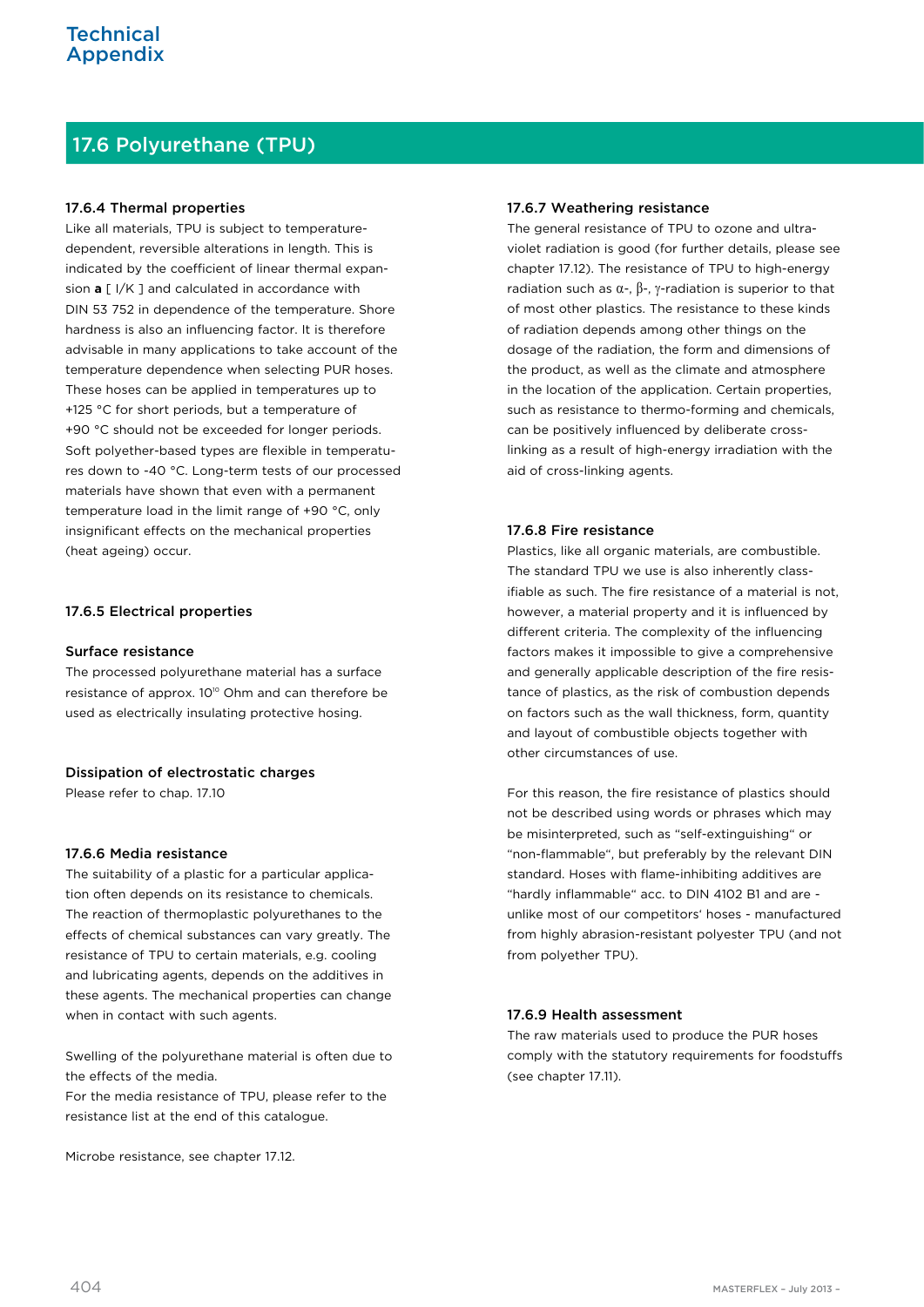## 17.7 Thermoplastic Vulcanisate

#### 17.6.10 Hydrolysis resistance of PUR

The polyurethanes processed by Masterflex are permanently resistant to warm water up to max. +40 °C. At higher temperatures, polyester-polyurethane displays an increasing impairment of its mechanical material properties. Polyether-polyurethane, however, is permanently resistant to hydrolytic degradation.

#### 17.6.11 Microbe resistance of PUR

As result of our consistent state-of-the-art product development, we have achieved a market first: not only does our polyester polyurethane now have a greater abrasion resistance, but is now also microberesistant thanks to the use of special additives. Microbes can quickly develop where there is extended contact with earthlike substances or deposits of grass, foliage, sludge etc.. Moisture combined with heat accelerates this process. The enzymes released by the microbes result - without appropriate treatment - in the splitting of the ester compounds and the embrittlement of the plastic until it falls apart. Polyether types are also resistant to microbial attack, but their resistance to abrasion is not as good - as described elsewhere.

# **17.7 Material Description Thermoplastic Vulcanisate (TPV)**

The hoses manufactured by Masterflex from the material TPV are produced from a thermoplastic rubber.

Thermo-plastic rubber belongs to a group of elastomers, which excellently combine the performance characteristics of vulcanisable rubbers, such as heatresistance and low compression set, with the easy processibility of thermo-plastics.

Thermo-plastic vulcanisate is a fully vulcanised polyolefin material. Production is carried out in a special dynamic vulcanisation procedure, which produces fully cross-linked rubber particles which in turn are distributed in a continuous matrix of thermo-plastic material.

The average rubber particle size of one micron or less results in extremely good physical material properties.

TPV has a resistance to environmental conditions corresponding to the standard EPDM rubber mixtures, whilst the chemical resistance is comparable to that of chloroprene rubber mixtures.

The performance characteristics of thermoplastic vulcanisates include:

- mechanical properties over a temperature range of -40 °C to +130 °C, peaks up to +150 °C
- resistance to chemicals in the chloroprene class for aqueous fluids, oils and hydrocarbons
- **I** low compression set and tension set
- excellent hot air ageing behaviour at temperatures of up to +150 °C at periods of up to two weeks and up to +130 °C for longer periods
- excellent dynamic fatigue resistance
- outstanding resistance to ozone and weathering

The standard hoses are manufactured from black raw materials, but can also be coloured in accordance with customer requirements for appropriate delivery quantities.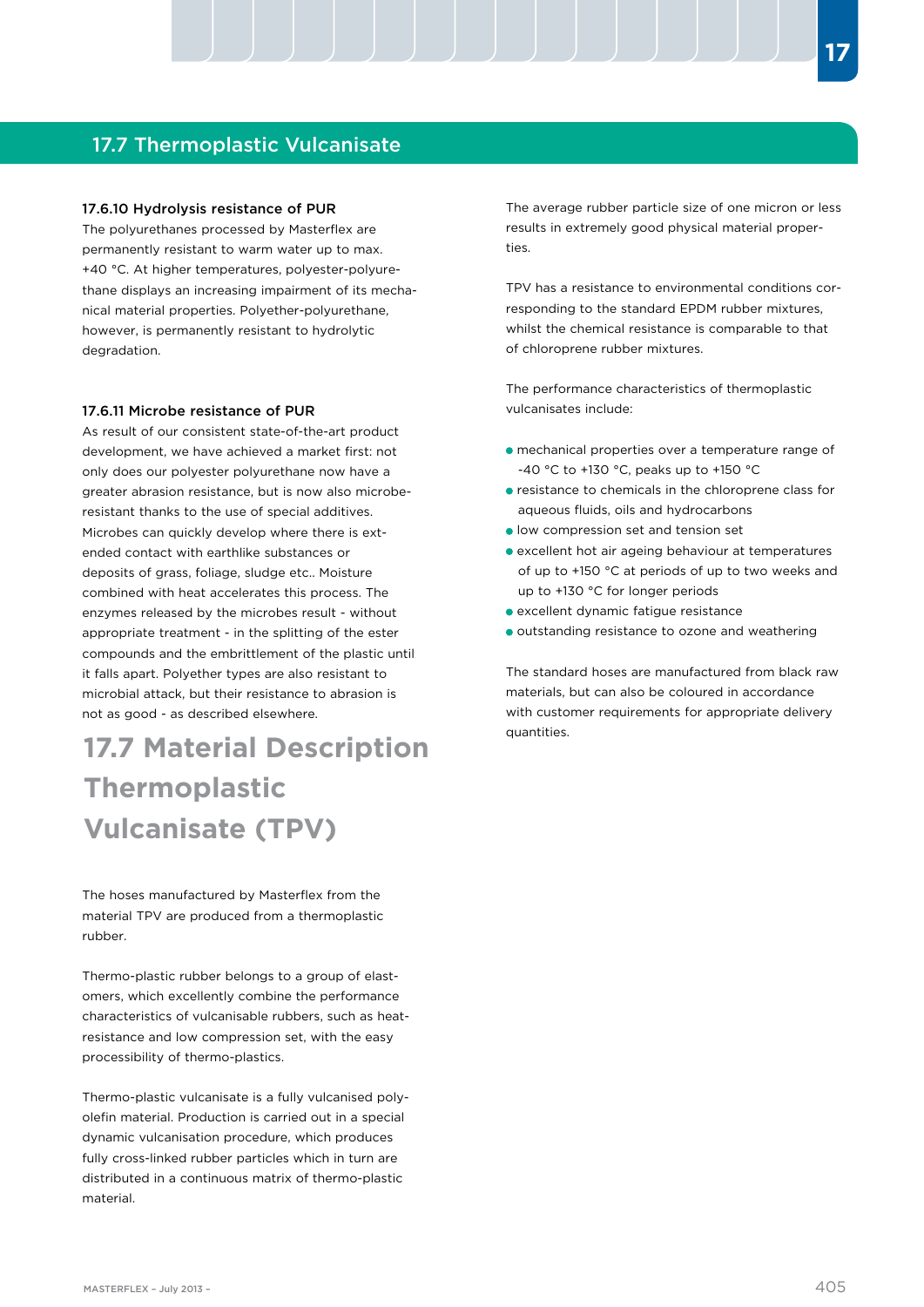## 17.8 Soft PVC (Polyvinyl Chloride)

# **17.8 Material Description Soft PVC (Polyvinyl Chloride)**

PVC is one of the amorphous plastics. Nevertheless, this material has excellent media resistance. For this reason PVC hoses are frequently used for applications with problematical media or environments. Only a number of solvents (aromatics, esters, ketones, chlorinated hydrocarbons) attack it.

PVC is a cost-effective, versatile material, which does, however, have the following disadvantages:

The temperature load capacity and the abrasion resistance of PVC are significantly inferior to that of PUR. Moreover, slow embrittlement of the material arises on flexible hoses as a result of plasticiser migration, which can lead to premature failure.

#### Note:

Highly toxic hydrochloric acid vapours and dioxins are formed from PVC in the event of fire. These can then constitute a significant health hazard, which may even be fatal, and can destroy electronic equipment through its corrosive effect.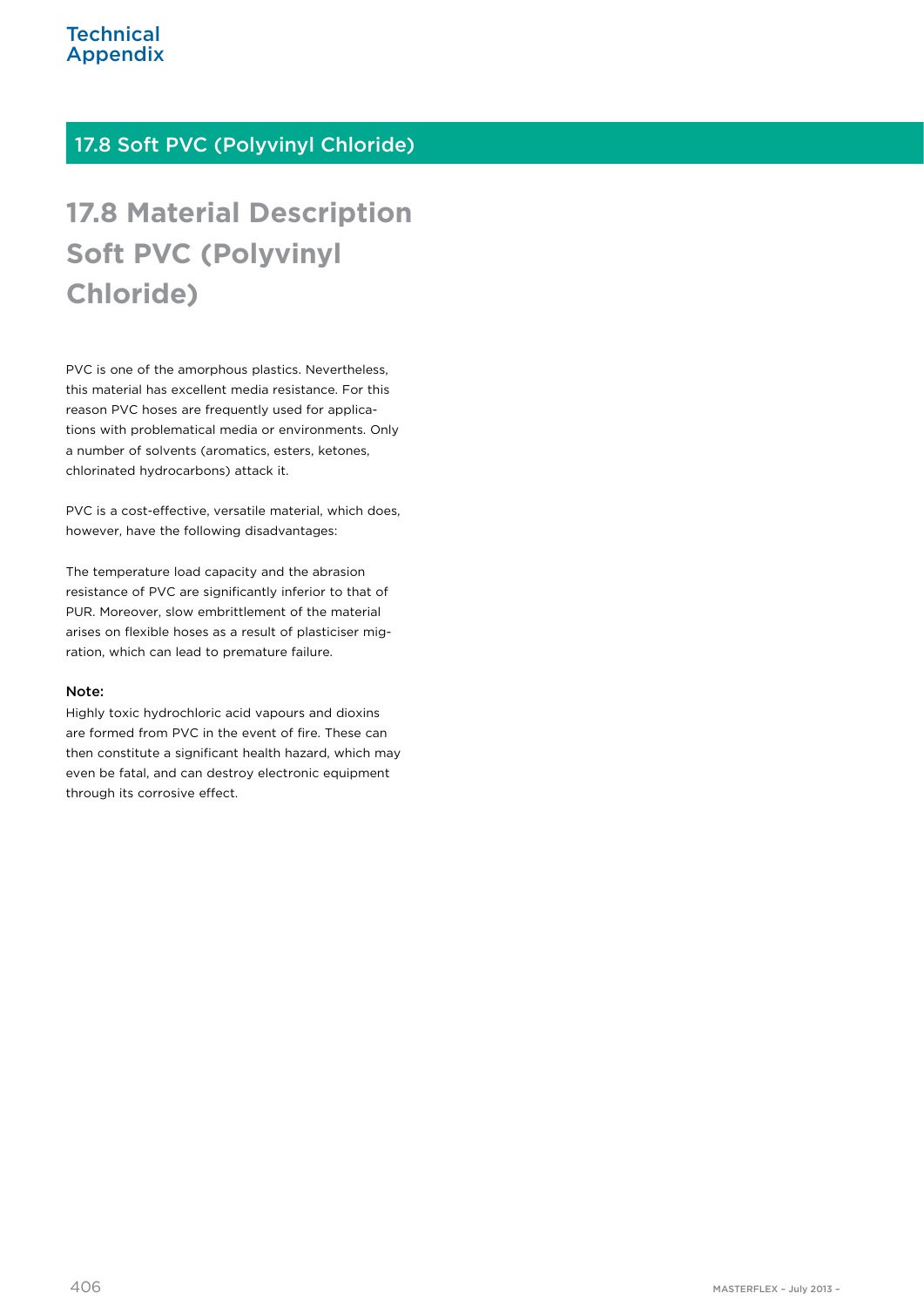# 17.9 Specifications of Applied Thermoplastic Raw Materials

# **17.9 Specifications of Applied Thermoplastic Raw Materials**

|                                      | Standard             | jin                                            | Polyester PUR                | (+ microbe protection)<br>Polyester PUR-AE | Polyether PUR                | (electroconductive)<br>Polyester PUR-EL | Polyester PUR se             | Thermoplastic<br>Vulcanisate  | hardly inflammable<br>Thermoplastic<br>Vulcanisate | abrasion resitant<br>Thermoplastic<br>Vulcanisate | Soft PVC                    |
|--------------------------------------|----------------------|------------------------------------------------|------------------------------|--------------------------------------------|------------------------------|-----------------------------------------|------------------------------|-------------------------------|----------------------------------------------------|---------------------------------------------------|-----------------------------|
| Abbreviation                         |                      |                                                | <b>TPU</b>                   | <b>TPU</b>                                 | <b>TPU</b>                   | <b>TPU</b>                              | <b>TPU</b>                   | <b>TPV</b>                    | <b>TPV</b>                                         | <b>TPV</b>                                        | PVC-P                       |
| Density                              | DIN EN<br>ISO 1183-1 | $g/cm^3$                                       | 1,20                         | 1,20                                       | 1,19                         | 1,19                                    | 1,20                         | 0,98                          | 1,12                                               | 0,95                                              | 1,22                        |
| Temp. Range<br>permanent<br>peaks to |                      | $^{\circ}{\rm C}$<br>$\circ$ C<br>$^{\circ}$ C | $-40$ bis<br>$+90$<br>$+125$ | $-40$ bis<br>$+90$<br>$+125$               | $-40$ bis<br>$+90$<br>$+125$ | $-40$ bis<br>$+90$<br>$+125$            | $-40$ bis<br>$+90$<br>$+125$ | $-40$ bis<br>$+130$<br>$+150$ | $-40$ bis<br>$+130$<br>$+150$                      | $-40$ bis<br>$+110$<br>$+120$                     | $-20$ bis<br>$+70$<br>$+80$ |
| Hardness                             | <b>DIN 53505</b>     | Shore A                                        | 78                           | 78                                         | 80                           | 84                                      | 78                           | 73                            | 80                                                 | 80                                                | 74                          |
| Tensile Strength                     | <b>DIN 53504</b>     | $N/mm^2$                                       | 45                           | 45                                         | 53                           | 19                                      | 45                           | 8,5                           | 8,7                                                | 15                                                | 16                          |
| <b>Break Elongation</b>              | <b>DIN 53504</b>     | $\%$                                           | 650                          | 650                                        | 530                          | 500                                     | 650                          | 420                           | 520                                                | 700                                               | 350                         |
| Tear-growth<br>Resistance            | DIN-ISO<br>$34-1$    | N/mm                                           | 60                           | 60                                         | 90                           | 65                                      | 60                           | 24                            | 33                                                 | 25,5                                              | 43                          |
| Abrasion                             | DIN-ISO<br>4649      | mm <sup>3</sup>                                | 25                           | 25                                         | 30                           | 54                                      | 25                           | 200                           | 158                                                | 49                                                | 92                          |
| Heat Ageing                          |                      |                                                | $^{++}$                      | $^{++}$                                    | $^{++}$                      | $^{++}$                                 | $^{++}$                      | $^{+++}$                      | $^{+++}$                                           | $^{++}$                                           | $\overline{a}$              |
| UV-Resistance*                       |                      |                                                | $^{++}$                      | $^{++}$                                    | $^{++}$                      | $^{+++}$                                | $^{++}$                      | $^{+++}$                      | $^{+++}$                                           | $^{++}$                                           | $^{++}$                     |
| Weathering<br>Resistance*            |                      |                                                | $^{++}$                      | $^{++}$                                    | $^{++}$                      | $^{++}$                                 | $^{++}$                      | $^{++}$                       | $^{++}$                                            | $^{++}$                                           | $^{++}$                     |
| Microbe Resistance                   |                      |                                                | ---                          | $^{+++}$                                   | $^{++}$                      | $---$                                   | $---$                        | $^{++}$                       | $^{++}$                                            | $^{++}$                                           | $^{+++}$                    |
| Hydrolysis Resist.                   |                      |                                                | $^{\mathrm{+}}$              | $\ddot{}$                                  | $^{+++}$                     | $\qquad \qquad +$                       | $\, +$                       | $^{+++}$                      | $^{+++}$                                           | $^{+++}$                                          | $^{+++}$                    |
| Temp. limit of h.s.                  |                      | $\circ$ C                                      | 440                          | 440                                        |                              | 440                                     | 440                          |                               |                                                    |                                                   |                             |
| Inflammability                       |                      |                                                |                              |                                            |                              |                                         | <b>DIN</b><br>4102-B1        |                               | <b>UL 94</b><br>$V - O$                            |                                                   |                             |

+++ = excellent

+ = limited suitability \* see chapter 17.6.7

++ = good

--- = not suitable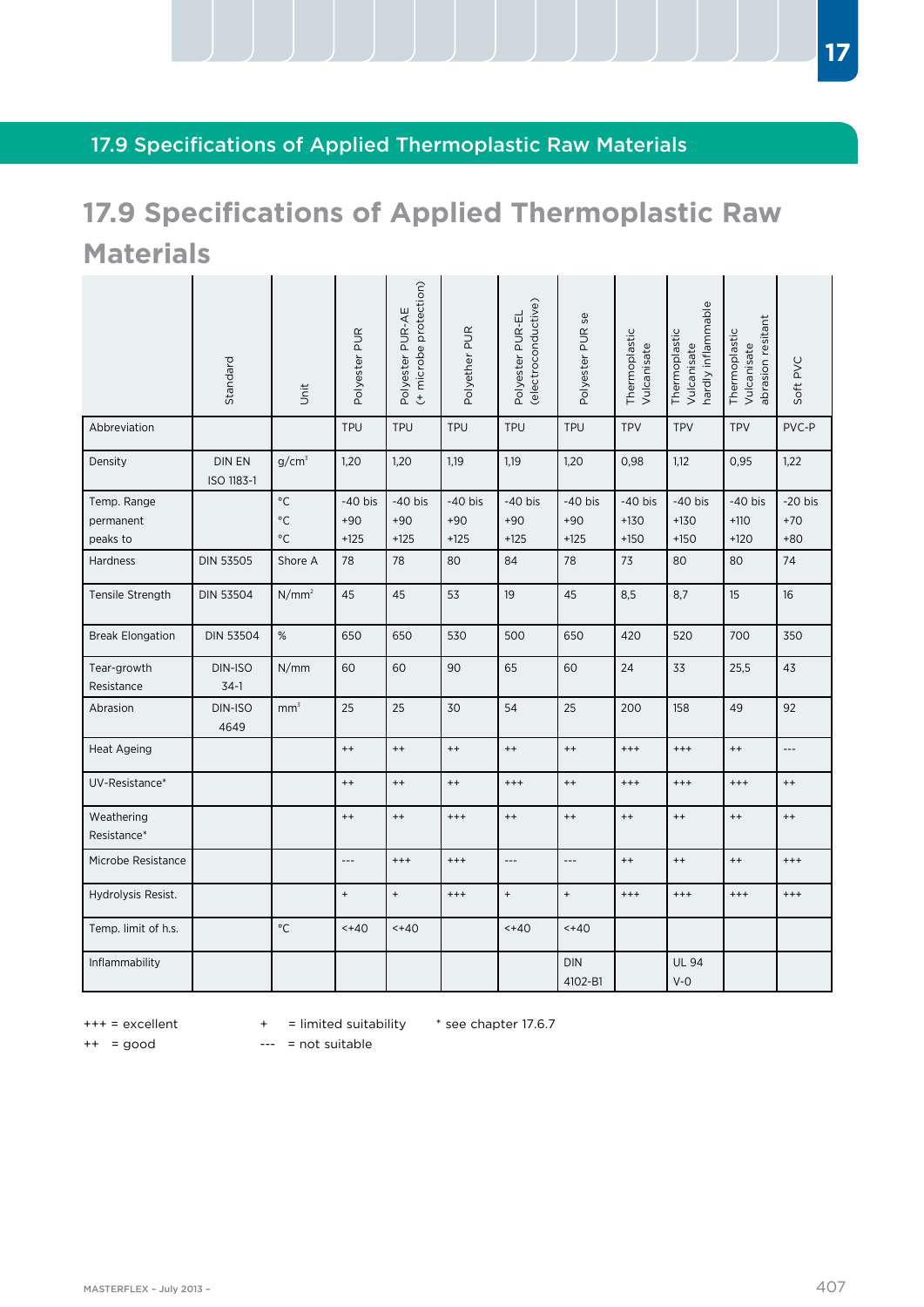## 17.10 Dissipation of Electrostatic Charges on Masterflex Hoses

# **17.10 Dissipation of Electrostatic Charges on Masterflex Hoses**

#### 17.10.1 General

Hose lines can be a potential source of danger in pneumatic suction and conveying plants due to the build-up of electrostatic charges. The capacity to dissipate such charges is therefore mandatory in many areas of application to ensure safe operation. Hoses are used to transport solids (e.g. in the form of granular materials, chippings, dust, sand, cement, etc.) as well as liquids and gases. Electrostatic charges occur wherever solids, which are non-conductive have poor conductivity, come into contact with other materials and then separated again. As a result of this friction and the subsequent separation process, one material has fewer electrons than the other, which leads to one being positively and the other negatively charged. In the area of the common boundary surface, the so-called "interfacial potential" is formed, which enables the discharging of sparks. There are a number of ways to avoid such discharges and these are described in more detail below.

#### 17.10.2 Regulations

A series of directives and regulations exist for evaluating and avoiding the risk of ignition as well as the appropriate safety precautions to be taken. At this point, we refer primarily to the German Technical Rule for Occupational Safety, TRBS 2153 (ATEX) "Avoidance of ignition hazards due to electrostatic charges". TRBS 2153 (ATEX) was prepared by the German Committee on Occupational Safety and published in the Joint Ministerial Gazette by the German Federal Ministry of Labour and Social Affairs.

The TBRS 2153 represents an update of the Guideline on Occupational Health and Safety, BGR 132. The TBRS 2153, effective as of April 2009, replaces the previous BGR 132. The TRBS 2153 includes new criteria for the transport of combustible bulk goods to ensure a higher level of safety than required by the previous BGR 132 standard. TRBS is the German national equivalent of the international ATEX standard, but has more stringent requirements than ATEX making it a higher standard to achieve.

#### 17.10.3 Causes of electrostatic charges

During the transportation of solids, liquids or gases, the "interfacial potential" previously described is generated by the friction on the inside of the hose. Depending on the degree of charge, this leads to sparks, electrical breakdown or in some cases the ignition of flammable materials. Aside from the intensity of the contact (friction) between the medium and the inner sides of the hose, the "dielectric permittivity" of the hose and medium is decisive for the extent to which charging is possible. This is considered to be a measure of the polarisability. Even conductive materials can become charged if not earthed.

#### 17.10.4 Ways of avoiding electrostatic charges

The surface resistance of the hose wall materials can be reduced to values between  $10<sup>3</sup>$  and  $10<sup>4</sup>$  Ohm. These additives (e.g. conductive soot or "carbon black") form a network of conductive particles touching each other in the plastic (volume conductivity). Such plastics are, however, only available in black due to the colour of the additives.

Another possibility is the addition of anti-static agents to obtain a surface resistance of <10<sup>9</sup> Ohm and to maintain the transparent colour of the basic material. In certain anti-static agents, resistance is established by humidity absorption in the hose wall surface. This can be a disadvantage in some applications, e.g. the transport of dry powders, since the humidity absorbed from the air causes poor or insufficient anti-static properties. Furthermore, the application-specific abrasion may impair the establishment of the required surface resistance. This is why anti-static hoses should be used in the appropriate zones/applications. Ideally, these should be equipped with permanent anti-static additives, which are not dependent on any additional external aspects.

For secondary applications, such as "gases and liquids of low conductivity" in Zone 1 and "non-combustible dusts/bulk goods" in Zone 21, spiral/clip hoses can be applied, if their wall material specifically offers a surface resistance of  $> 10^9$  Ohm. Here, it is important to note that the helix/clip interval must be < 30 mm and the helix overlap must be < 2 mm.

All of the applications mentioned above require both helix/clip ends to be earthed to the connector to ensure static dissipation. For further information on the possible applications of Masterflex hoses, please refer to the specific product data sheets.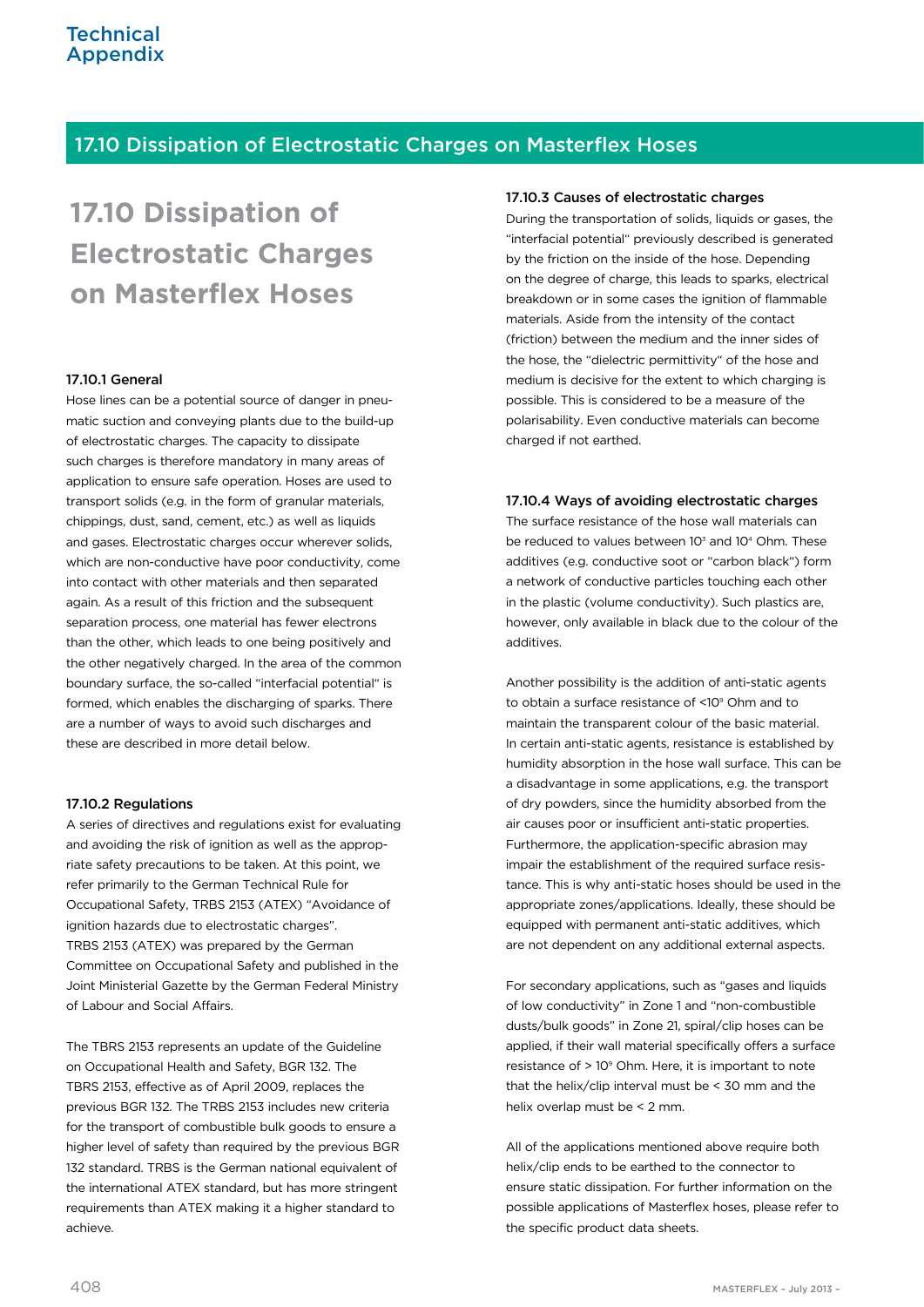## 17.10 Dissipation of Electrostatic Charges on Masterflex Hoses

#### 17.10.5 Limit determination & definition

In general, the following can become electrostatically charged:

- Hoses with a wire spiral
- Solids with a surface resistance of >10<sup>9</sup> Ohm
- All non-earthed objects made from electro conductive materials

In general, the following are not capable of becoming electrostatically charged:

- All solids and liquids, which fall short of the above critical resistance values
- All conductive materials which are earthed.

In practice, when using hose lines with a wire helix/ clip, this means the following:

1. Wire-reinforced hoses / clip hoses may be used for "gases and liquids of low conductivity" in Zone 1 and "non-combustible dusts/bulk goods" in Zone 21 if their wall surface resistance is > 10<sup>9</sup> Ohm, the helix/ clip interval is < 30 mm and the overlap of the helix/ clip is < 2 mm. For the mounting and installation of the hoses, it is important to ensure that both helix/ clip ends have an earthed connection.

2. Increased protection can be obtained by using non-chargeable hoses, such as anti-static hoses with a surface resistance of < 10<sup>9</sup> Ohm. Again, the exposed helix/clip ends must have an earthed connection.

3. Electroconductive hoses with a surface resistance of < 10<sup>6</sup> Ohm offer optimum safety. However, even these hoses require an earthed connection between the exposed ends of the wire and the electroconductive connection socket for safety reasons. Tested Masterflex hoses with the addition "EL" comply fully with these requirements and are electroconductive to  $< 10<sup>4</sup>$  Ohm.

#### 17.10.6 Measurement method

The determination of the surface resistance depends on the relevant measurement method and is determined for non-conductive solids in accordance with DIN IEC 60093 / VDE 0303, Section 30 (Test method for electrically insulating materials, flow resistance and specific surface resistance of solid, electrically insulating materials). For rubber/plastic hoses and hose lines, the standard DIN EN ISO 8031 - "Rubber and plastic hoses and hose lines" describes the determination of the electrical resistance.

This standard describes:

- **Procedures for hoses with conductive inner layers**  (e.g. the method of measuring Masterflex hose types Master-Clip ...)
- **Procedures for hoses with a conductive outer layer**
- **Procedures for hoses made from a mixture of mate**  rials, which are conductive throughout (e.g. the measurement method for the profile-extruded Masterflex hose types with "EL").

#### 17.10.7 Note

The addition of conductive additives or anti-static agents reduces the mechanical properties of the material (e.g. resistance to abrasion and tearing) and thus reduces service life. The information summarised under points 1 to 6 is based on internal and external field research and on the currently applicable regulations. It serves as a guideline for using Masterflex hose types in areas of potential danger but no guarantee is given for its entirity.

The catalogue details relating to surface resistance are based on official test results, details supplied by our raw material suppliers and internal measurements. In case of doubt, we recommend that users test the hoses under operating conditions or similar circumstances before final installation.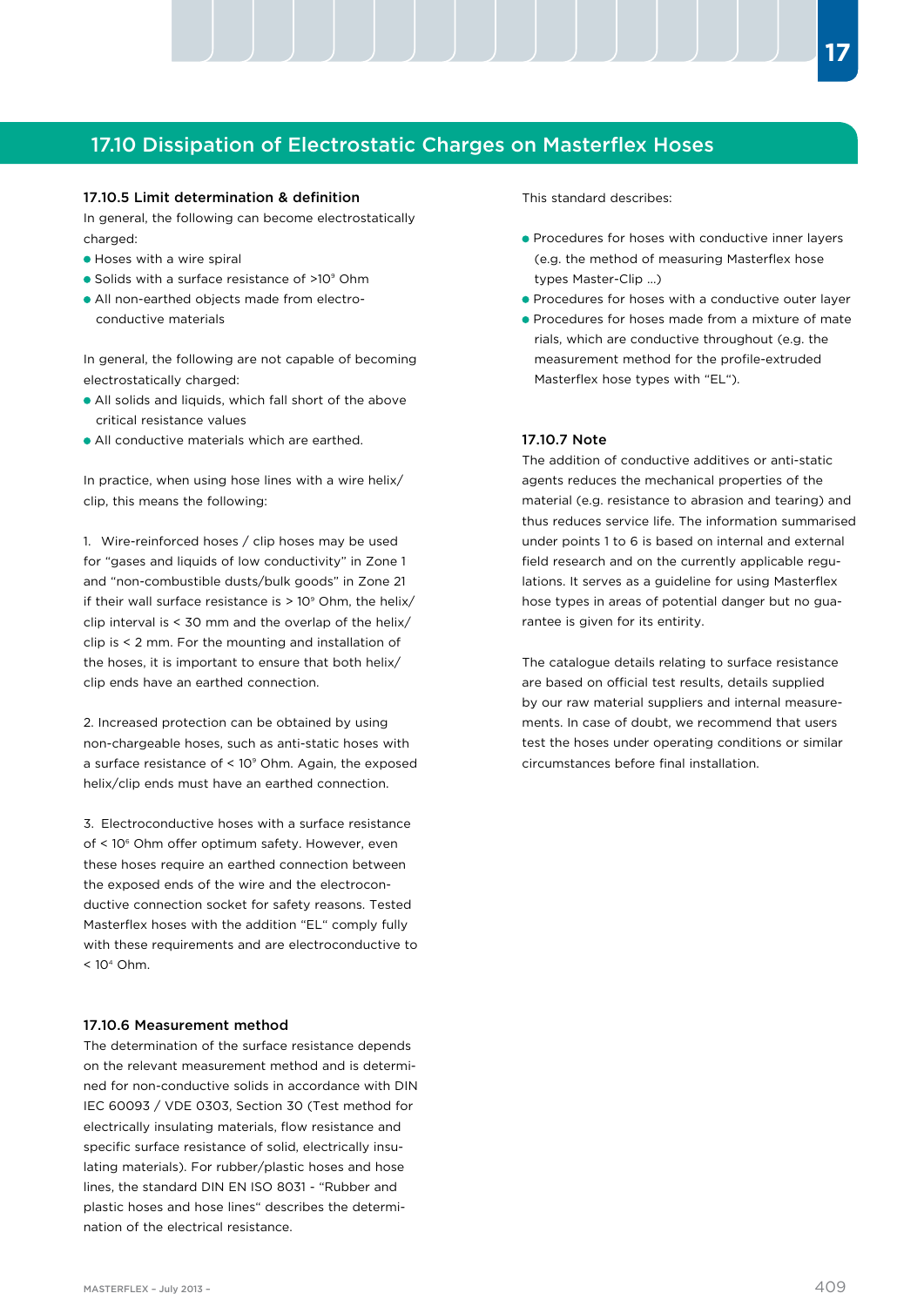## 17.11 Food Law Requirements & Certifications

# **17.11 Food Law Requirements & Certificaitons**

In order for hoses to be authorized for use within the food industry, they must adhere to and fulfil the appropriate "food law regulations". Masterflex produces hose systems made from polyurethane and hoses made from polyolefin, which fulfil all requirements:

#### 17.11.1 Polyurethane hoses:

#### Hose Types:

Master-PUR Flat L Food, Master-PUR Flat H Food, Master-PUR Flat SH Food, Master-PUR L-F Food, Master-PUR L Food, Master-PUR H Food, Master-PUR HX Food, Polderflex PUR Food

or all hoses, which are made from the same material as the hoses listed above with a wall thickness of ≤ 5.5 mm and an inner diameter of ≥ 20 mm.

The raw materials used to produce Master-PUR Food hoses comply with the following statutory requirements for foodstuffs:

#### EU

The Master-PUR Food range has been tested and certified by an independent institute.

The hoses included in the Master-PUR Food range fulfill and are in accordance under certain conditions with the requirements of the regulation (EU) No. 1935/2004, as well as the regulation (EU) No. 10/2011 and 1282/2011, the German Food and Feed Code (LFGB, from 15th March 2012) and the Consumer Goods Ordinance (from 13th Dec. 2011).

For further information on the conditions, please refer to the test certificate H-224987-12-Bg.

The raw materials applied are also listed in Chapter 2 of the recommendation "XXXIX. Consumer Goods based on Polyurethanes" (from 1st Jan. 2012).

#### USA

The raw materials and additives used (excluding stabilisers) are listed in 21 CFR (Code of Federal Regulations) § 177.2600 "Rubber articles intended for repeated use" of the FDA dated 01.04.2009. The antioxidants/ stabilisers used are listed in FDA 21 CFR § 178.2010 "Antioxidants and/or stabilizers for polymers".

#### 17.11.2 Hoses made from antistatic polyurethane

#### Hose Types:

Master-PUR L-F Food A, Master-PUR L Food A, Master-PUR H Food A, Master-PUR HX Food A, Master-PUR HX-S Food A, Polderflex PUR Food A

or all hoses, which are made from the same material as the hoses listed above with a wall thickness of > 0.4 mm and an inner diameter of > 20 mm.

The raw materials used to produce Master-PUR Food A hoses comply with the following statutory requirements for foodstuffs:

#### EU

The Master-PUR Food A range has been tested and certified by an independent institute.

The monomers used in the production of the raw materials are listed in the commodities' regulation as disclosed on 23.12.1997 (Official Federal Gazette 1998 1 S.5), amended on 23.09.2009 (Official Federal Gazette IS 3130).

The monomers used are listed in the annexes to EC Directive 2002/72/EC as amended in the amending directive 2007/19/EC dated 30.03.2007 and 2008/39/EC dated 07.03.2008 as well as the EC directive 975/2009 dated 20.10.2009.

The additives used (excluding catalysts) are listed in annex III of EC Directive 2002/72/EC, amended by directive 2007/19/EC and 2008/39/EC as well as the EC directive 975/2009 dated 20.10.2009. For further information on the conditions, please refer to the test certificate H-192339K-10-Bg. The certificate will be shown on request of the user.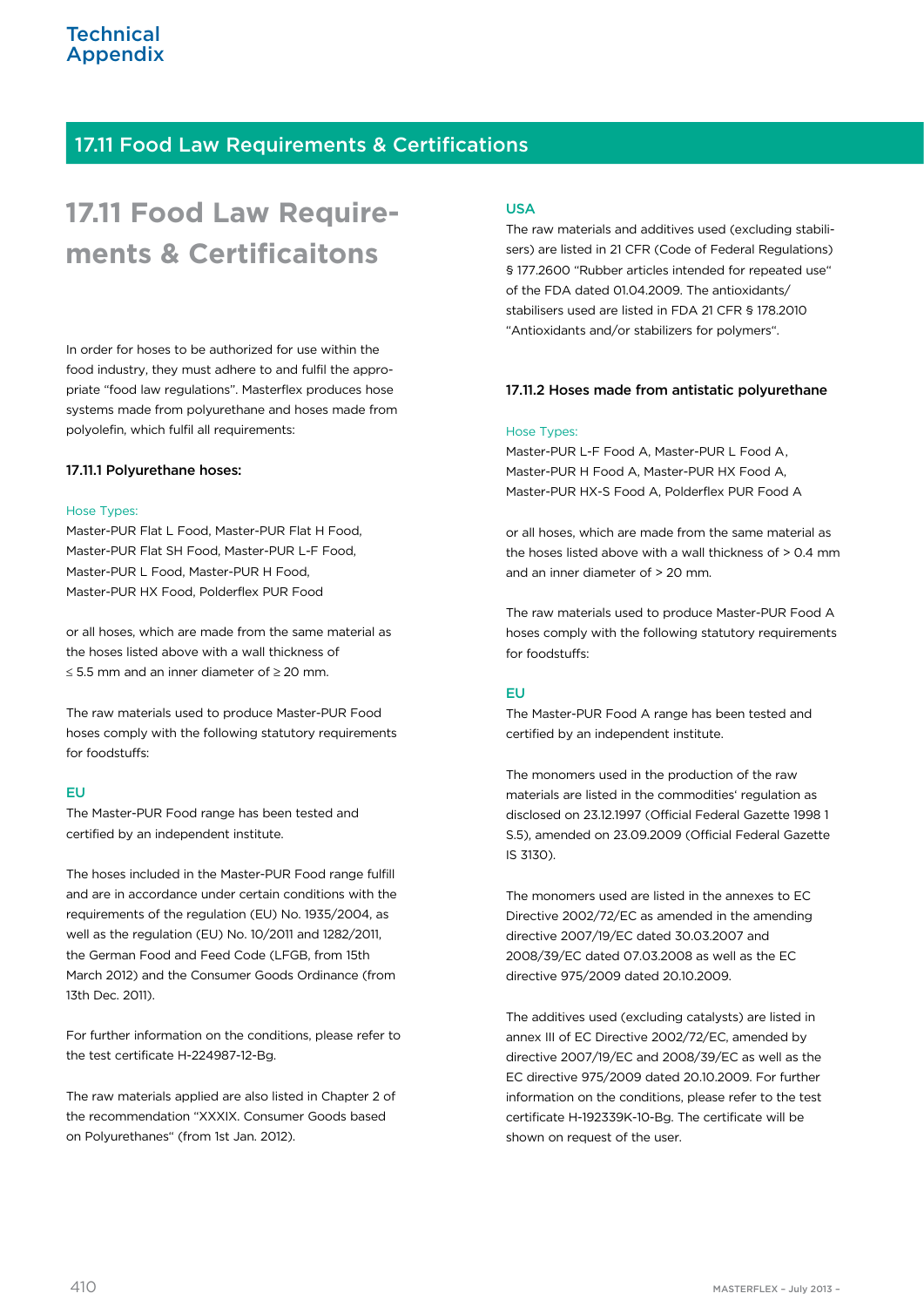## 17.11 Food Law Requirements & Certifications

#### USA

The applied additives (excluding stabilisers) are listed in 21 CFR (Code of Federal Regulations) § 177.2600 and 21 CFR § 178.2010 "Rubber articles intended for repeated use" ofthe FDA dated 01.04.2009, as well as in the Effective Food Contact Substance Notifications (FCS).

#### 17.11.2.1 TRBS 2153

Technical Regulations for Operating Safety (ATEX/ TRBS) 2153 "Avoidance of Ignition Hazards from Electrostatic Charges". For further details, please refer to section 17.10.

#### 17.11.3 Connection elements

The raw materials used to produce Master-GS Food connecting elements comply with the following statutory requirements for foodstuffs:

#### EU

The monomers used in the production of the raw materials are listed in the commodities' regulation as disclosed on 23.12.1997 (Official Federal Gazette 1998 1 S.5), last amended on 23.03.2009 (Official Federal Gazette IS 3130) as well as the EC directive 975/2009 dated 20.10.2009. The starting materials applied are also listed under No 2.1, category 1, of recommendation XXXIX, "Commodities based on polyurethane" of the Federal Institute for Risk Assessment. The monomers used are listed in the annexes to EC Directive 2002/72/ EC as amended in the latest amending directive 2004/19/EC dated 01.03.2004.

The additives used (excluding catalysts) are listed in annex III of the EC directive 2002/72/EC, last amended by the directive 2004/19/EC, in appendix 3a of the Commodities Directive, listed in the Synoptic Document No. 7 (with a classification of 0 - 3 in the SCF lists). Catalysts are not regulated by the EC directives.

The connecting system Master GS-70D Food has been tested and approved by an independent institute. For the conditions of the requirements listed in the requlations, please refer to the certificate. The certificate will be presented upon request by the user.

#### Notes:

#### Product Selection

It is the responsibility of the user to check whether the selected hose type is suitable for the application in contact with foodstuffs.

#### BFR, Regulations, Directives

The hoses supplied by Masterflex correspond to the regulation (EC) 1935/2004 from 27th Oct. 2004, the BfR recommendations for the applied materials and, depending on the product, the directive 2002/72/EC or the regulation (EU) No. 10/2011 for plastics.

#### Note on new Regulation (EU) No. 10/2011:

All current certifications acc. to regulation 2002/72/ EC are valid until 13th Jan. 2016, as listed in section 46 (page 7) of the regulation (EU) No. 10/2011.

#### GMP

The hoses produced by Masterflex are manufactured according to the regulation 2023/2006 dated 22nd Dec. 2006 (GMP = "Good Manufacturing Practice").

#### Other Notes

Please note that disinfectant containing active chlorine, independent of the contact conditions and the frequency of the contact, can damage our products.We advise against sterilisation via steam. This may damage the product material.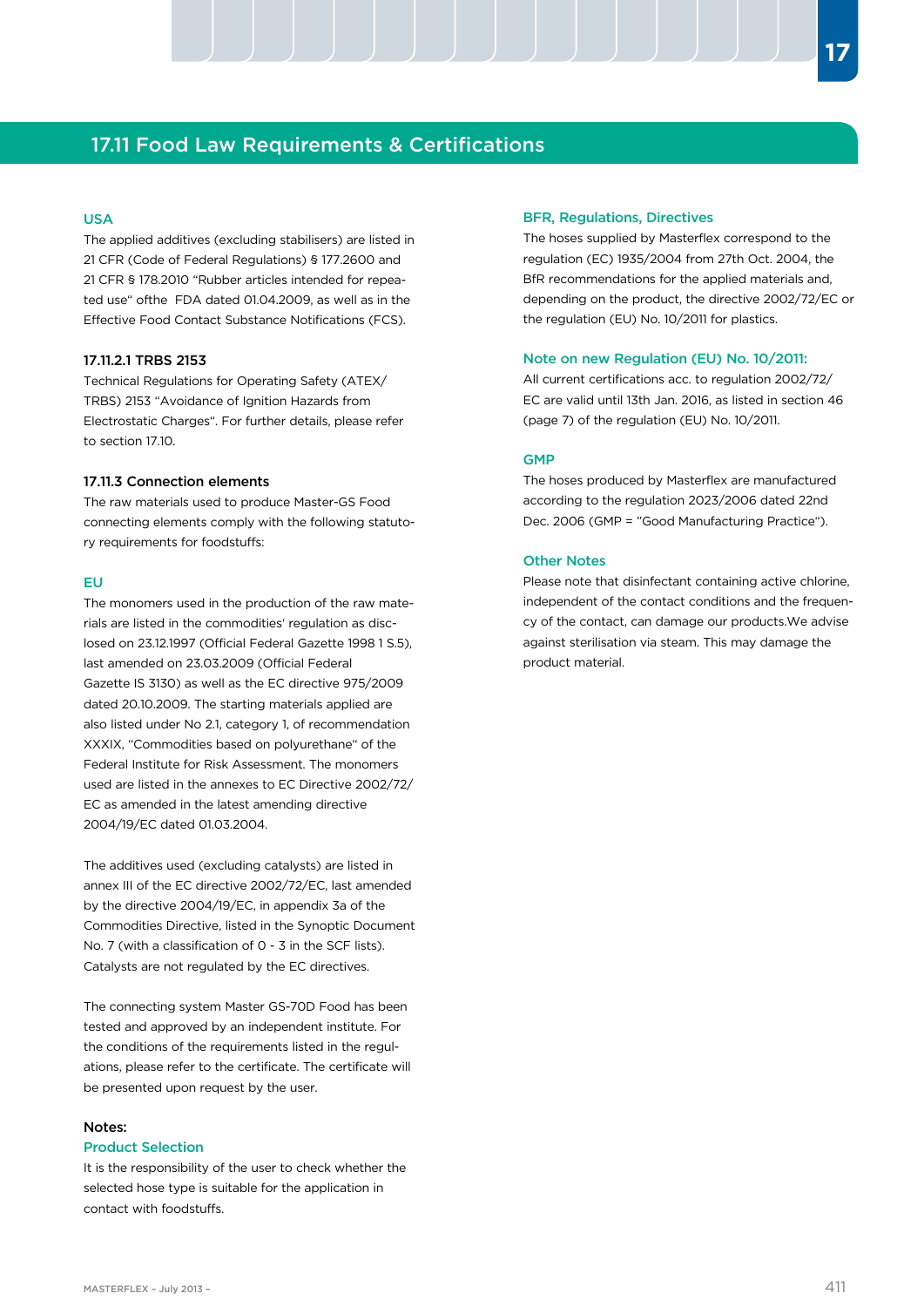# 17.12 Terminology & Definitions

# **17.12 Terminology & Definitions**

#### Abrasion

Undesirable alteration of the surface due to the detachment of small particles as a result of mechanical strain. This erosion process is generally referred to as wear in plastics (and many other materials). (Also see section 17.6 Material Description Polyurethane).

#### **Additives**

All constituents in synthetic mixtures which are not polymers or their primary products or which are only added in relatively low quantities (e.g. conductive carbon black, flame retardents, UV stabilising agents, etc.).

#### Ageing

The entirety of all irreversible chemical and physical processes occurring in a material over the course of time. This usually leads to a deterioration in performance characteristics. Often caused by: heat, light, high energy radiation, chemicals, weather, oxygen (ozone), plasticiser migration in PVC, etc.

#### Bend Radius

The bend radius is given in mm. All figures refer to the inside of the hose bend at maximum operating pressure.

#### **Elasticity**

The ability of a material to reverse alterations in shape or volume caused by outside forces or moments.

#### Elastomers

Designation for loosely cross-linked, macro-molecular materials which can be extended to at least double their original length under the influence of a small force at ambient temperature and above and can resume their original shape quickly and practically completely once the deforming force has been removed.

#### Flame Retardents

These are synthetic additives which reduce the flammability of plastics.

#### **Flexibility**

Expenditure of energy necessary to attain the minimum bend radius (the greater the expenditure of force, the lower the flexibility).

Gas Permeability See Permeation

#### **Halogens**

The elements fluorine (F), chlorine (CI), bromide (Br) and iodine (I) form the group of halogens.

#### **Hardness**

The resistance of one body to the penetration of another. In rubber-type materials the Shore hardness is determined in accordance with DIN 53 505. A needle (truncated taper for Shore A and conical for Shore D) is pressed into the sample with a certain spring tension. The hardness is measured by the depth of penetration (scale range 0 to 100 in Shore).

#### Hydrolysis Resistance

Hydrolysis = irreversible splitting of the polyester chains in polyester polyurethanes. It occurs after a long period in hot water, saturated steam or a tropical climate (moisture combined with heat). The result of hydrolysis is a decrease in mechanical strength properties. Hardly any hydrolytic decomposition is observed in polyester polyurethanes at ambient temperature.

#### Lining

Application of a surface layer with particular properties onto foil/film or plates as well as the application of foil/ film or onto fabric sheeting.

#### Microbe Resistance

Polyester-based thermoplastic polyurethanes without additional protection against microbes are at risk of decomposition caused by microbial attack. Moisture combined with heat (e.g. in nutrititive environments such as grass, foliage, agriculture, etc.) can accelerate this process. In such surroundings the micro-organisms multiply very rapidly. The enzymes they release split ester compounds and destroy the synthetic part. Localised attack is evident initially, in contrast to hydrolytic decomposition which occurs over the entire surface. Polyether-based polyurethanes are to a large extent resistant to decomposition by microbial attack but their mechanical properties are not as good as those of comparable polyester polyurethanes.

#### Permeation

Passage of a gas through a test sample. This occurs in three stages: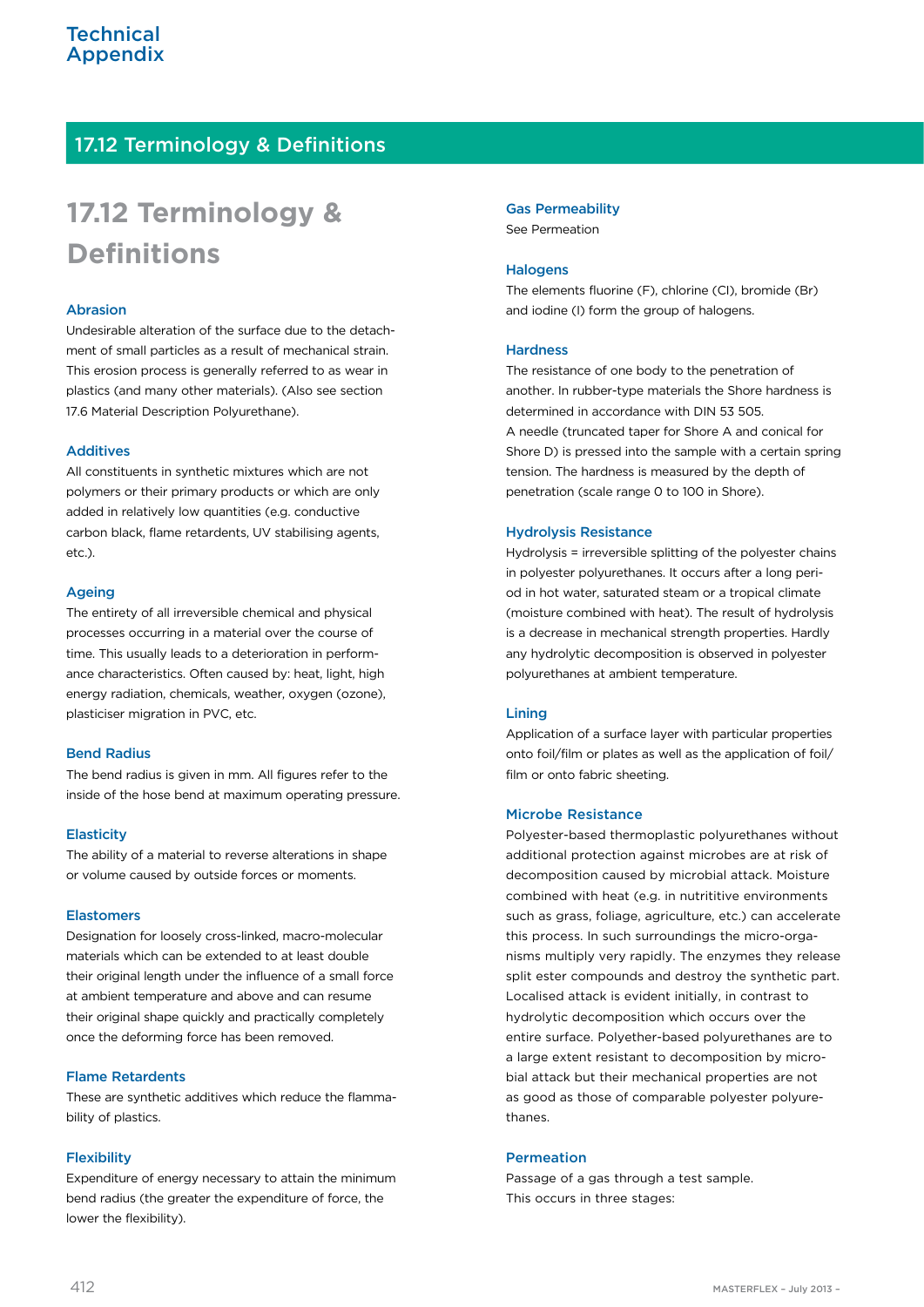## 17.12 Terminology & Definitions

- 1. Dissolution of the gas in the test body.
- 2. Diffusion of the dissolved gas through the test sample.
- 3. Evaporation of the gas from the test body.

The permeation coefficient is a material constant, which indicates the volume of gas which passes through a test sample of known surface and thickness at a given partial pressure difference in a particular time. It depends on the temperature and is calculated in accordance with DIN 53 536.

#### Swelling

Absorption of liquid or gaseous matter in solids without a chemical reaction occurring between them. The results are an increase in volume and weight accompanied by a corresponding decrease in mechanical properties. Once the absorbed matter has been exhausted and swelling has decreased accordingly, the original properties of the product are almost completely restored. Swelling is therefore a reversible process.

#### Peak Pressure Resistance

Resistance to the collapsing of suction and pressure hoses through outer peak loads.

#### Tear-Growth Resistance

Resistance of a notched test sample to further tearing. The test is carried out in accordance with DIN 53 515 on corner samples with a cut in one side.

#### UV Radiation

Plastics can be chemically broken down by the effects of UV radiation depending on the duration and intensity (ageing). The resistance of polyurethanes to UV radiation is good in general, but over the course of time the material turns yellow and the surface becomes slightly brittle. This results in a slight reduction in the mechanical properties. Stabilisation against ageing can be attained by using UV stabilisers and/or through colour pigmentation.

#### Ozone Resistance

Ozone is the combination of three oxygen atoms into one molecule (O3). It is formed by the action of highenergy UV radiation on the oxygen in the atmosphere. Due to its composition, ozone is very reactive and reacts easily with organic substances. The resistance of polyurethanes to ozone is good in general.

#### Temperature Range

Definition of the range, in which the temperature of the transport medium can be found. The term "peaks to ... °C", depending on the material, refers to a temperature impulse of 10-20 seconds, where no significant damage can occur to the product.

# **17.13 Material & Testing Standards**

The following section lists the most important material testing standards from the standards DIN and EN:

#### 17.13.1 Pressure & Vacuum

DIN EN ISO 1402 (PRESSURE) Rubber and plastic hoses and hose lines - hydrostatic tests

#### 17.13.2 Electroconductivity

#### DIN EN ISO 8031

Rubber and plastic hoses and hose lines

- Determination of electrical resistance and the electroconductivity DIN IEC 60093
- **Test method for electrically insulating materials.**  volume resistivity and specific surface resistance of solid, electrically insulating materials DIN VDE 0303-8
- VDE requirements for the electrical testing of insulating materials, evaluation of electrostatic behaviour

#### DIN 54345-1

Testing of Textiles

Electrostatic behaviour, determination of electrical resistance variables

#### 17.13.3 Flammability

#### DIN 4102-1

**•** Fire resistance of building materials and components

DIN EN ISO 6941

Textiles, Burn Behaviour

Determination of burning behaviour, perpendicular method, burning due to ignition at the lower edge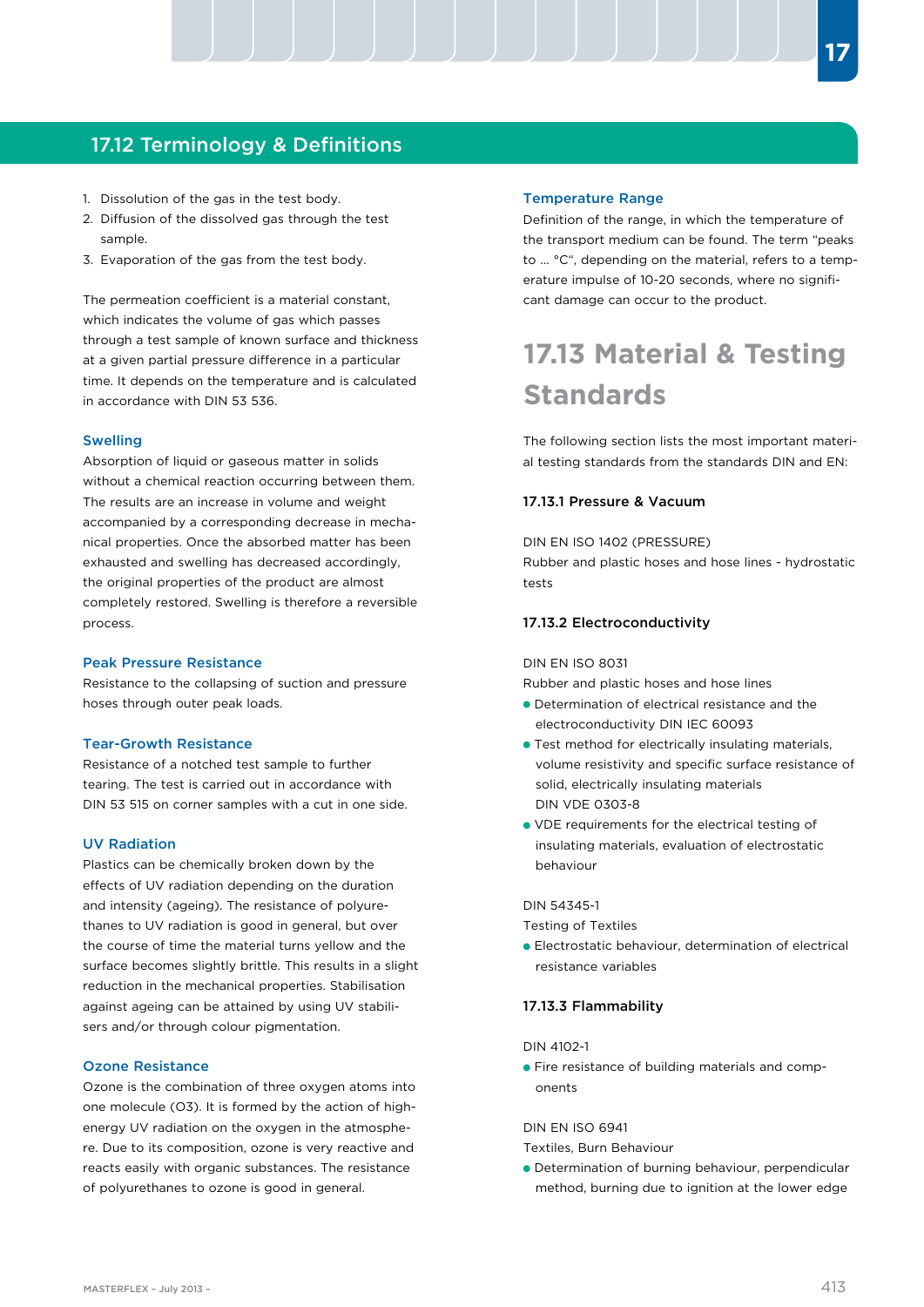# 17.13 Material & Testing Standards

#### DIN 66083

Characteristic values for the burning behaviour of textile products, textile fabric for working and protective clothing

#### 17.13.4 Mechanical Tests

#### DIN ISO 4649

Elastomers or thermoplastic elastomers - Requirements of abrasion resistance using a device with rotating cylinder drums

#### DIN 53752

Testing of Plastics

Requirements of linear thermal expansion coefficients

#### DIN 53505

Testing of Rubber & Elastomers

Hardness testing acc. to Shore A and D

#### DIN 53359

- Testing of imitation leather and similar fabrics
- **Permanent buckling test**

#### DIN 53863-2

Testing of Textiles

Abrasion test of textile fabrics, rotary abrasion test (Schopper-Test)

#### DIN ISO 34-1

Elastomers or Thermoplastic Elastomers

Tear growth test - Part 1: strip/angle/bend-shaped test objects

#### DIN 53504

Testing of Rubber & Elastomers

**• Requirements of tear resistance, tensile strength,** elongation of break and tensile values in tensile test

#### DIN EN ISO 1183-1

#### Plastics

Procedure for determination of density of non-foam plastics - Part 1: dip method, procedure with liquid pycnometer and titration

#### 17.13.5 Ambient Influences

DIN EN ISO 4892 Plastics

- Artificial weathering or radiation in devices
	- Part 1: General instructions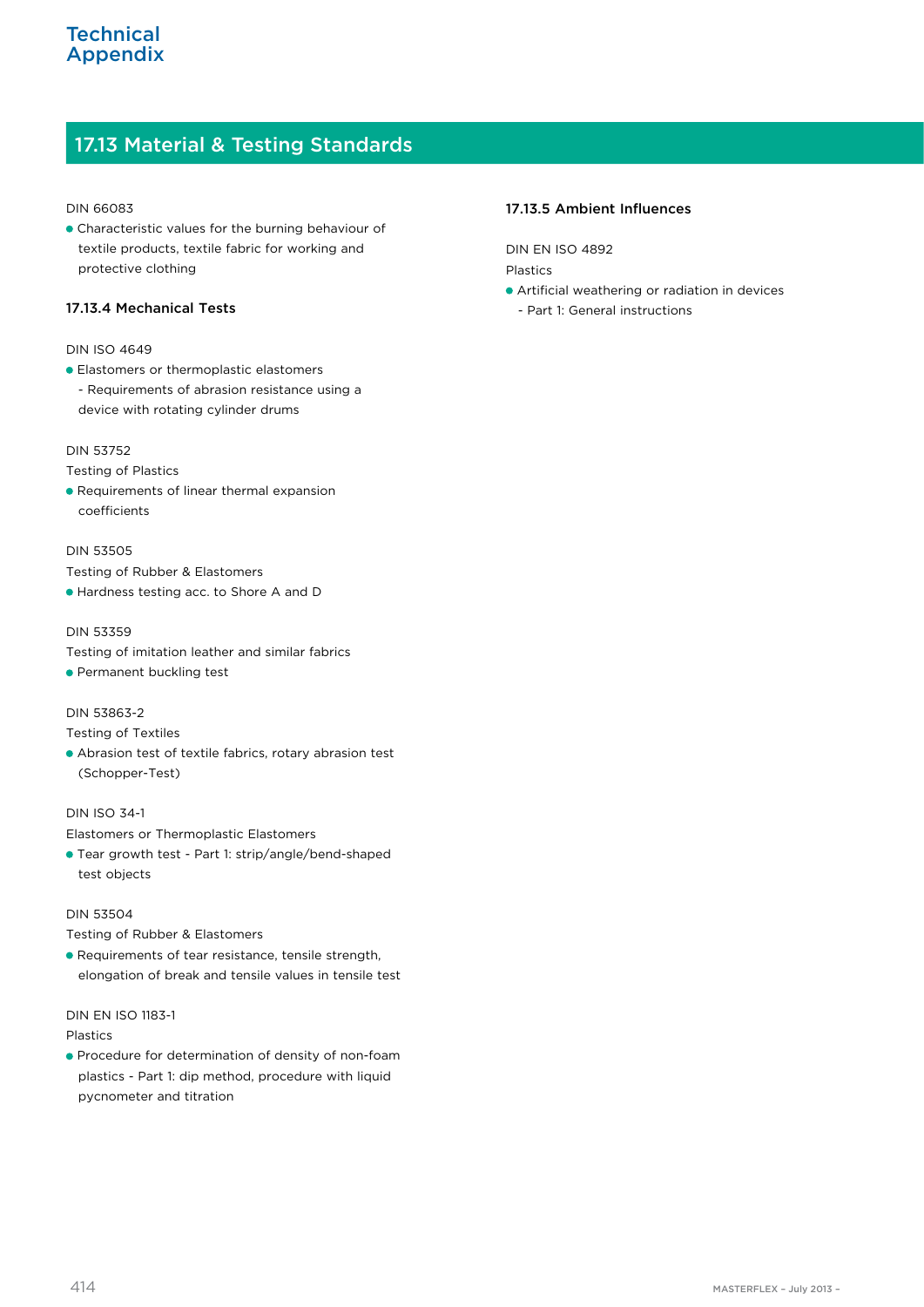# **17.14 Conversion Tables**

#### 17.14.1 Powers of Ten (10)

| G Giga- $=$    |          | 109             | Ξ   | 1000 000 000  | <b>Thousand Million</b>       |
|----------------|----------|-----------------|-----|---------------|-------------------------------|
| $M$ Mega- $=$  |          | 106             | Ξ   | 1000000       | Million (M.)                  |
| k Kilo-        | $\equiv$ | 103             | Ξ   | 1000          | Thousand (K)                  |
| $h$ Hecto- $=$ |          | 10 <sub>2</sub> | Ξ   | 100           | <b>Hundred</b>                |
| $da$ Deca- $=$ |          | 10 1            | $=$ | 10            | Ten                           |
|                |          | 100             | Ξ   | 1             | One                           |
| d Deci-        |          | 10 -1           | Ξ   | 0.1           | Tenth                         |
| c Centi-       | $=$      | 10 -2           | Ξ   | 0.01          | <b>Hundredth</b>              |
| m Milli-       | - =      | 10 -3           | Ξ   | 0.001         | Thousendth                    |
| $\mu$ Micro- = |          | $10 - 6$        | Ξ   | 0.000 001     | <b>One Millionth</b>          |
| n Nano-        |          | 10 -9           | $=$ | 0.000 000 001 | <b>One Thousand Millionth</b> |
|                |          |                 |     |               |                               |

| 17.14.2                     | Conversion of Pressure Units $(\rho)$ |                                    |                               |         |                                   |  |  |  |  |
|-----------------------------|---------------------------------------|------------------------------------|-------------------------------|---------|-----------------------------------|--|--|--|--|
|                             | Pa                                    | bar                                | mm WG                         | PSI     | $kp/cm^2$                         |  |  |  |  |
| $1 Pa =$                    | $1 N/m^2 1$                           | 0.00001<br>$10^{-5}$               | 0.102                         | 0.00015 | 0.0000102<br>$1.62 \cdot 10^{-5}$ |  |  |  |  |
| 1 bar                       | 100000<br>10 <sup>5</sup>             | 1                                  | 10200<br>$1.02 \cdot 10^{-4}$ | 14.514  | 1.02                              |  |  |  |  |
| 1 mm Ws                     | 9.807                                 | 0,00009807<br>$9.81 \cdot 10^{-5}$ | $\mathbf{1}$                  | 0.00142 | 0.0001                            |  |  |  |  |
| 1 PSI                       | 6.895                                 | 0.0689                             | 703.2                         | 1       | 0.07028                           |  |  |  |  |
| 1 kp/cm <sup>2</sup> 98.100 | $9.81 \cdot 10^{4}$                   | 0.981                              | 10.000                        | 14.22   |                                   |  |  |  |  |

# 17.14.3

Temperature Celsius:  $^{\circ}$ Celsius = ( $^{\circ}$ Fahrenheit - 32)  $\times \frac{5}{6}$ Fahrenheit: °Fahrenheit =  $\frac{9}{5} \times$  °Celsius + 32 9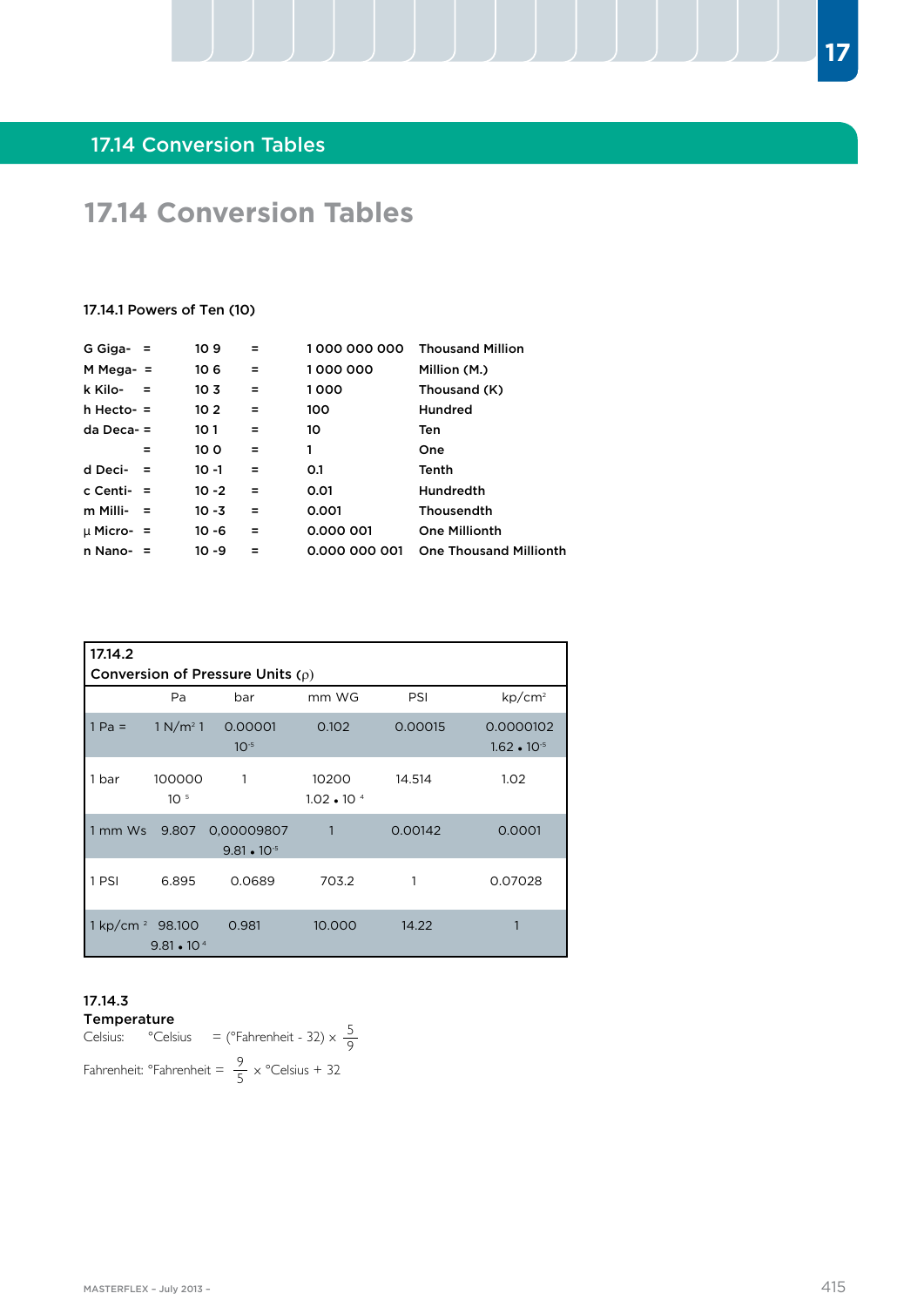# 17.14 Conversion Tables

#### 17.14.4 Conversion of Units of Length

|                      | m                 | cm     | mm    | $\mu$ m   | in      | ft      | yd                                                                     |
|----------------------|-------------------|--------|-------|-----------|---------|---------|------------------------------------------------------------------------|
| 1 <sub>m</sub>       | 1                 | 100    | 1000  | 1,000,000 | 39.37   | 3.28    | 1.094                                                                  |
| 1 cm                 | 0.01              | 1      | 10    | 10,000    | 0.3937  | 0.0328  | 0.01094                                                                |
| 1 <sub>mm</sub>      | 0.001             | O.1    |       | 1000      | 0.03937 | 0.00328 | 0.001094                                                               |
| $1 \mu m$            | 0.000001          | 0.0001 | 0.001 | 1         |         |         | $3,937 \times 10^{-6}$ 3.28 x 10 <sup>-6</sup> 1.094 x10 <sup>-6</sup> |
| $= 1$ inch<br>$1$ in | 0.0254            | 2.54   | 25.4  | 25,400    |         | 0.083   | 0.0278                                                                 |
| 1 ft                 | $= 1$ foot 0.3048 | 30.48  | 304.8 | 304.800   | 12      | 1       | 0.333                                                                  |
| $1 yd = 1 yard$      | 0.9144            | 91.44  | 914.4 | 914,00    | 36      | 3       |                                                                        |

#### 17.14.5 Conversion of Volume Flow Rates

|                     | 1/S   | 1/min  | 1/h                 |
|---------------------|-------|--------|---------------------|
| 1 m <sup>3</sup> /S | 1000  | 60,000 | $3.6 \times 10^{6}$ |
|                     |       |        |                     |
| $1 m3/min$ 16.67    |       | 1000   | 60,000              |
|                     |       |        |                     |
| 1 m $\rm{^3/h}$     | 0.278 | 16.67  | 1000                |

#### 17.14.6 Conversion of Weights

|                   | Pounds | Kilograms | Ounces | Grams |
|-------------------|--------|-----------|--------|-------|
| 1 Pfund           |        | 0.4536    | 16.282 | 453.6 |
| 1 Kilogramm 2.205 |        |           | 35.3   | 1000  |
| 1 Unze            | 0.062  | 0.0284    |        | 28.35 |
| 1 Gramm           | 0.0022 | 0.0001    | 0.0353 |       |